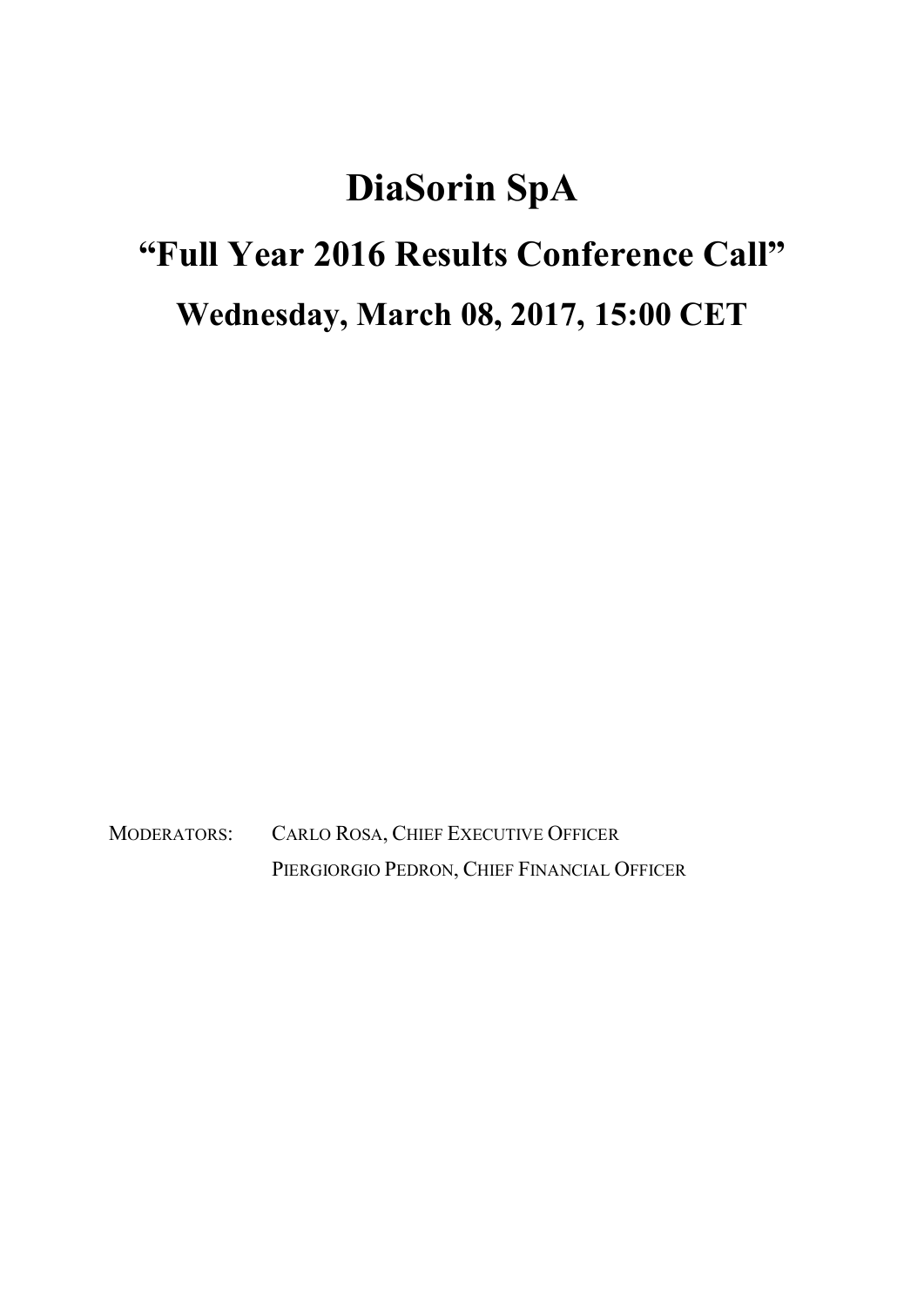OPERATOR: Good afternoon. This is the Chorus Call Conference operator. Welcome and thank you for joining the DiaSorin Full-Year 2016 Results Conference Call. After the presentation, there will be an opportunity to ask questions.

> At this time, I would like to turn the conference over to Mr. Carlo Rosa, CEO of DiaSorin. Please go ahead, sir.

CARLO ROSA: Yes, thank you, operator. Ladies and gentlemen, good afternoon. I will make a few comments on the results that we achieved in 2016 and then our CFO, Mr. Pedron will take you through the numbers.

> Well, first let me comment the fact that results were extraordinary in terms of revenue growth and profitability and the revised guidance, and improved guidance that was provided in the media in 2016 was actually met both in terms of sales growth and EBITDA.

> As far as profitability at  $\epsilon$ 130 million and cash flow of over  $\epsilon$ 130 million, these established a new record for the Company and in that consideration the Board of Director has proposed a dividend of  $\epsilon$ 0.80 which is a 23% increase over the dividend that was paid by the Company last year.

> Now, before we talk about the business, I would like to make a comment regarding the three years plan which is…we'll do…the Company will schedule a three years plan presentation for the last week of June, and in that meeting we are going to give lots of color about our Molecular strategy and our Immunoassay strategy for the next say three years. So everybody is going to receive a saved date for one of the days in the last week of June.

> Now, if I may start commenting the business, I would like to start Molecular, let me remind you that the Molecular business they does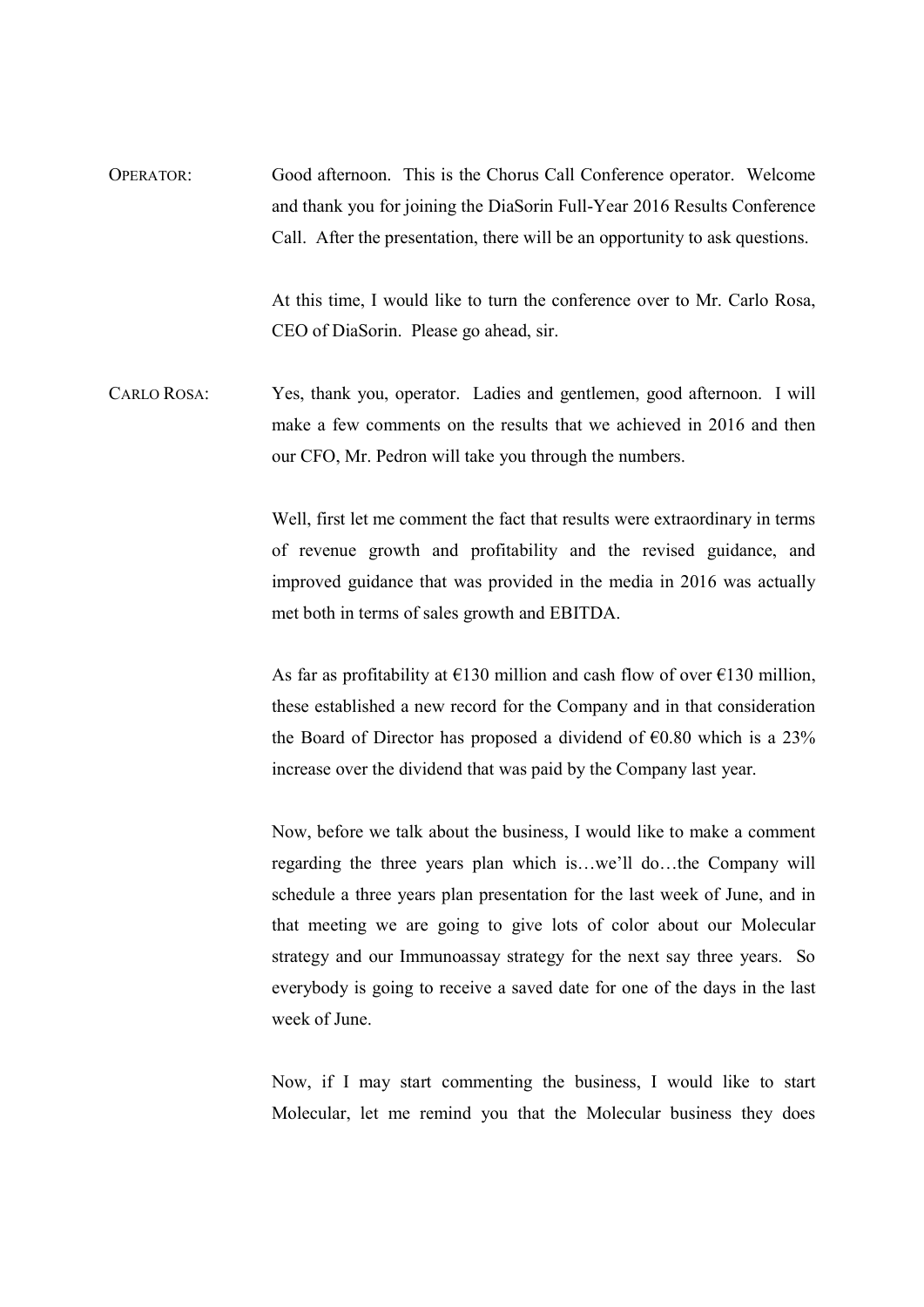represent roughly 75% of the total revenues that provided by the focus business that I remind you was both from Quest in May last year. The Molecular business is growing in North American…which is mainly today in North America, is growing double-digit as expected, and we continue the expansion of the business in the hospital setting in the US.

 If you remember when we discussed about this acquisition, we saw two strategic elements of this, one was to allow DiaSorin to better penetrate the hospital market in the US, allowing Molecular and Immunoassay to grow together, because we believe that our platform also for Immunoassay in the US can benefit from this success. And the other opportunity that was provided was the fact that the focus business was mainly US driven, whereas DiaSorin having a commercial network throughout the world can really take this business and expand it outside the US.

 To that regard, we have initiated and I think we are halfway in transferring the business from the current ex-US distributors that were used by Focus to the DiaSorin subsidiaries. We have completed actually in last year the acquisition of the Australian business that was fairly relevant in Australia, and was transferred to us with some of their personnel from the distributor, so starting January this year, we are direct in Australia. And we are concluding similar deals in Europe and in Israel with the intent by June of this year to have pretty much under control the distribution on Molecular throughout all the main geographies.

 As far as new product development is concerned, we are clearly investing in research and development. Let me remind you that when it comes to our Molecular franchisee, the R&D investment is close to 15% of total revenues, whereas traditionally our Immunoassay franchise we have spent between 4%, 5%, 6% depending on the years in supporting the business.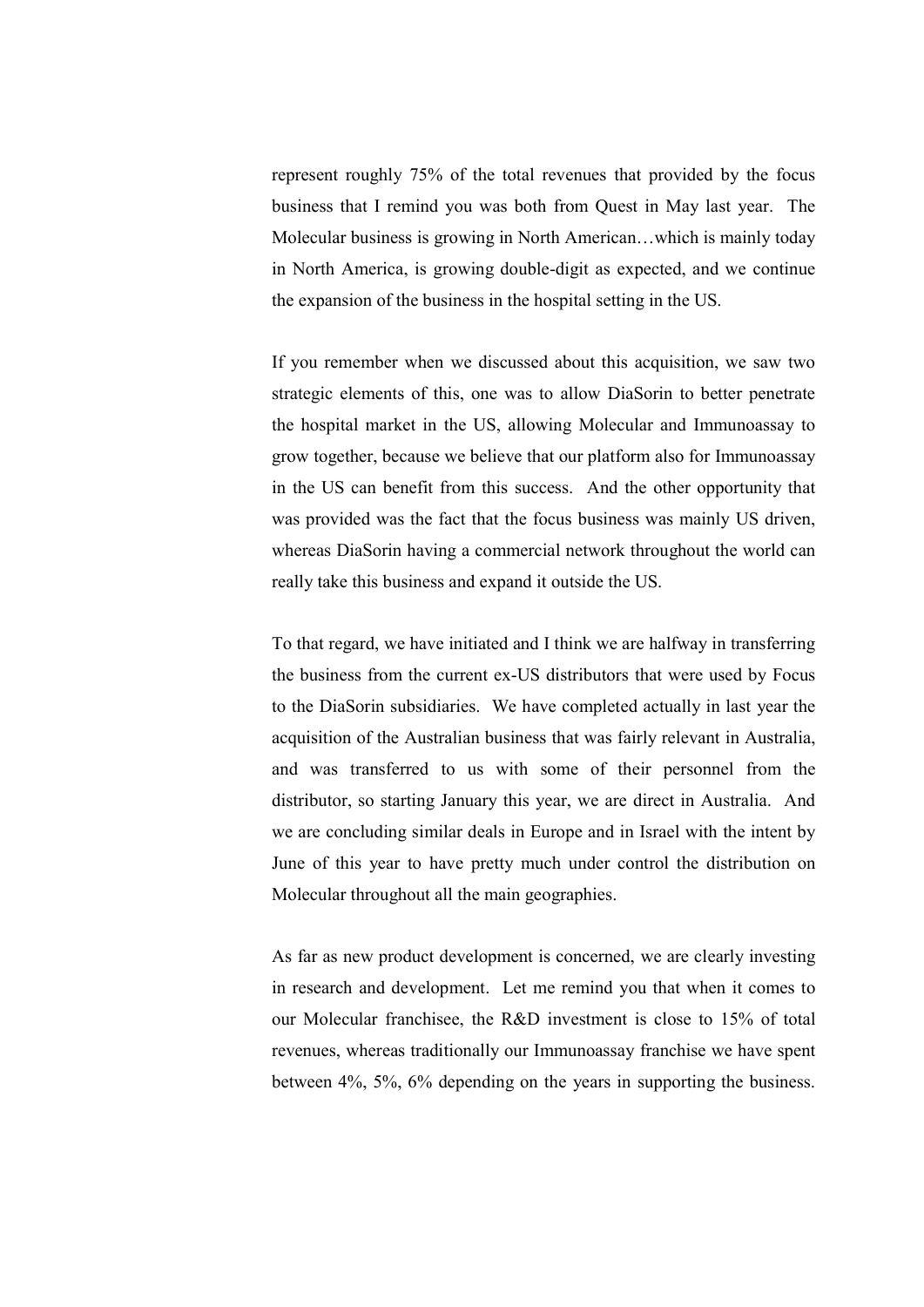So clearly, the different scale or by the same token is a different reward vis-à-vis the growth.

 And in that regard, we launched the first product which is a C. Difficile SA. We launched in Europe in Q4 and it was recently approved by the FDA in February. So, we also launched it in the US market, and so we'll continue. I would say the success in research and development that has been the history of this Company, one of the reasons why we decided to buy, invest and get this technology from Quest.

 As far as the rest of the business, there are two opportunities, I would like to underline the first one is Zika. As you know, we have been awarded with financial support and political support by BARDA in the US to develop a Zika [ph] kit for LIAISON for the US market, we have submitted as IUO the product. And we expect that the product is going to be approved in quarter one this year, so we expect that after quarter one, we will be able to introduce Zika to US customers.

 Let me remind you that today in the US, there is only one LIAISON product approved for Zika and there is a Molecular product approved for Zika. And so, there is a high demand by labs in the US driven automated solution, because there are some volumes are developing and certainly there is volume concentration in some of the big labs, because from the peripheries of small hospitals and from the smaller labs, everything is funded through the very large labs, where DiaSorin is traditionally present. So, we expect that Zika will provide DiaSorin with a growth opportunity starting from 2017.

 The second point I would like to discuss has do with the Beckman Alliance which has been a great success for us in China, it's an operating relationship with Beckman, allowing us to cover the segment…the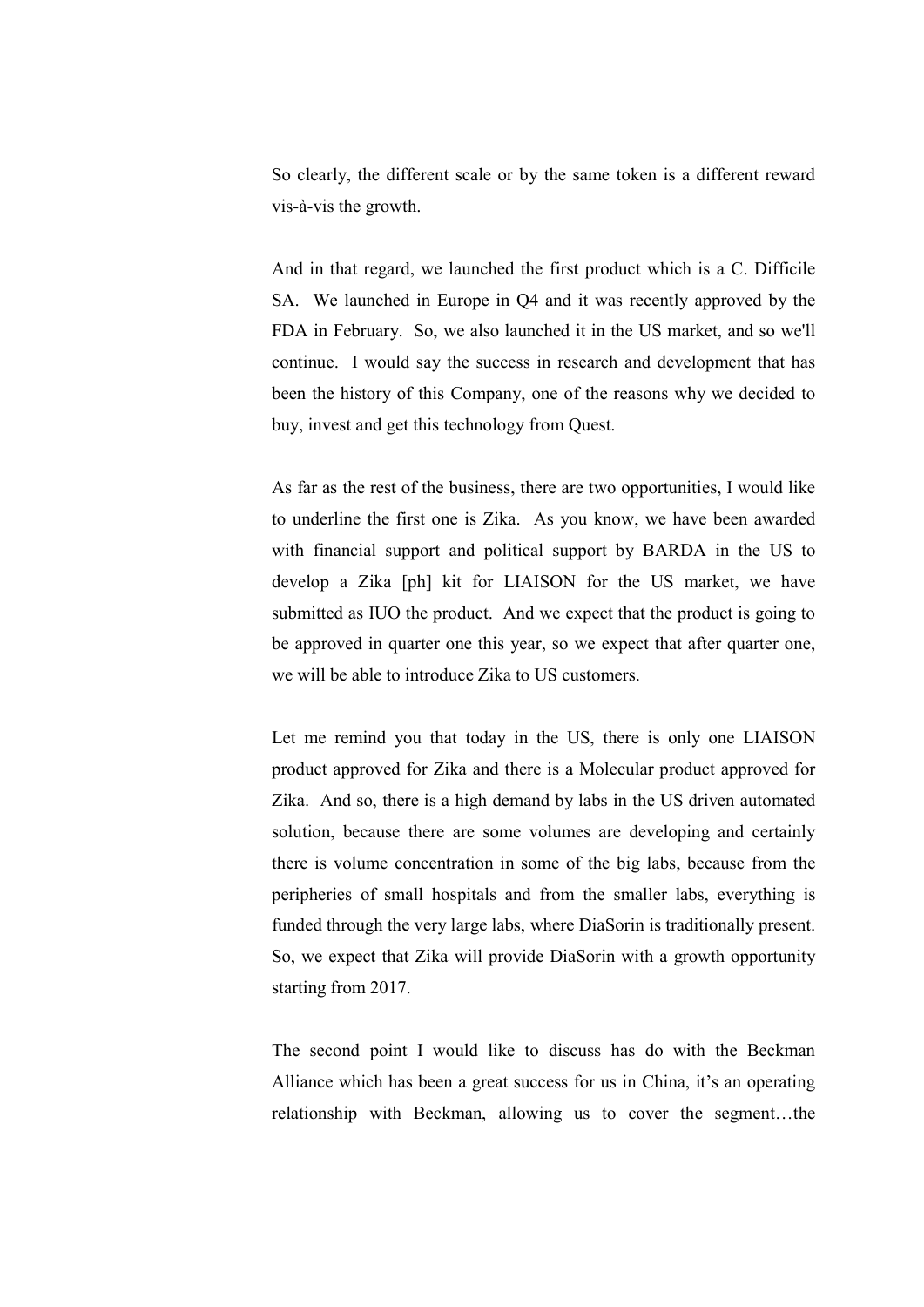growing segment of the very large Class 3 hospitals in China, which require automation. And by the same token, we have announced that the same relationship has been established for the US with the core investment to take the DiaSorin products through the FDA. And we are in the process of preparing the clinical studies and conducting clinical studies in order to file for the FDA…to the FDA for approval of the full hepatitis line.

 So I…to me this is a strategic move because, it would have been difficult for DiaSorin to reach the US market, or the opportunity of the US market for hepatitis which I remind all of you excluding the blood bank business segment, which is fairly unique is close to \$500 million. So the fact that we do have an alliance with Beckman will allow us to certainly a faster penetration to that market.

 Now, if we go back to what happened in 2017 and…sorry 2016, and how things are developing in Q4 last year for…in terms of different geographies, I think that we continue to experience trends that we have seen in the past with some good new elements of growth.

 As far as Europe, notwithstanding the fact that we discussed that Italy continue also in Q4 to be weak, we experienced a 4% decline in revenues in Italy. Notwithstanding that, Europe continues to grow 5% per year, which is in my opinion a tremendous result considering the level of consolidation that is happening in Europe.

 France, after we took a hit on Vitamin D in 2015 and in 2016, the business stabilized. And I remind you that the hit in Vitamin D was related to a change in reimbursement in France. And now, we…France is a net contributor to growth again for the Group, in part supporting the decline of the Italian market.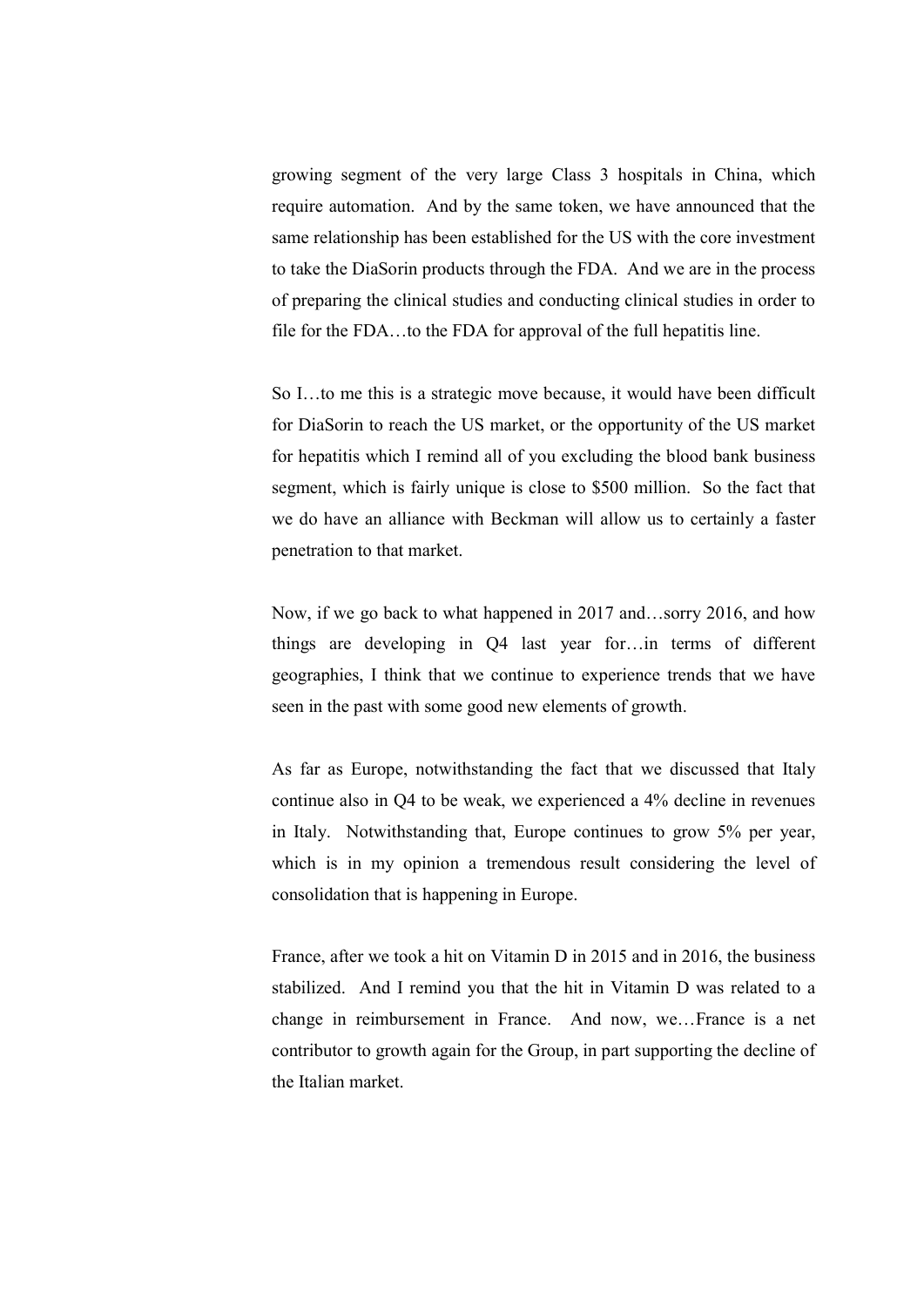As far as the US is concerned, we see overall relatively small growth, plus 1% year-on-year. And as, you know, is a combination of strong doubledigit growth of the CLIA xD business. And decline of the Vitamin D franchise for reason we have been historically discussing and they are all with the same, it pretty much has to do with continuous price erosion, which we continue to see.

 Overall, our Vitamin D franchise globally has declined around 4% in Q4 and this is in line with our expectations we discussed this in previous calls and in line with the three years plan that we presented in 2016. So no surprises, as far as, Vitamin D is concerned.

 As far as xD, so all the other products with our CLIA LIAISON technology where we registered a growth overall of 13% in Q4, 11.5% back to double-digit growth. We have some…certainly we do see strong growth coming from some of the emerging countries, including China which today represents close to 10% of our overall revenue with gross of 30% year-on-year, so it's phenomenal results.

 But by the same token, all these products are really today are becoming relevant also in the US, because of the success we had with strong alliances in the past with the very large labs. And I think we are progressing quite fast in developing our CLIA xD business also in some of the very large US laboratories that we are missing to our list. And we believe that in 2017, there will be an opportunity in the US to consolidate this CLIA xD business also in one of the largest accounts that…to that we are not serving in the US. So I can see a lot of traction for the xD business in US.

 As far as Asia…Asia Pacific, with overall growth of 13%, with a phenomenal results that come from China, we are now close to 1,000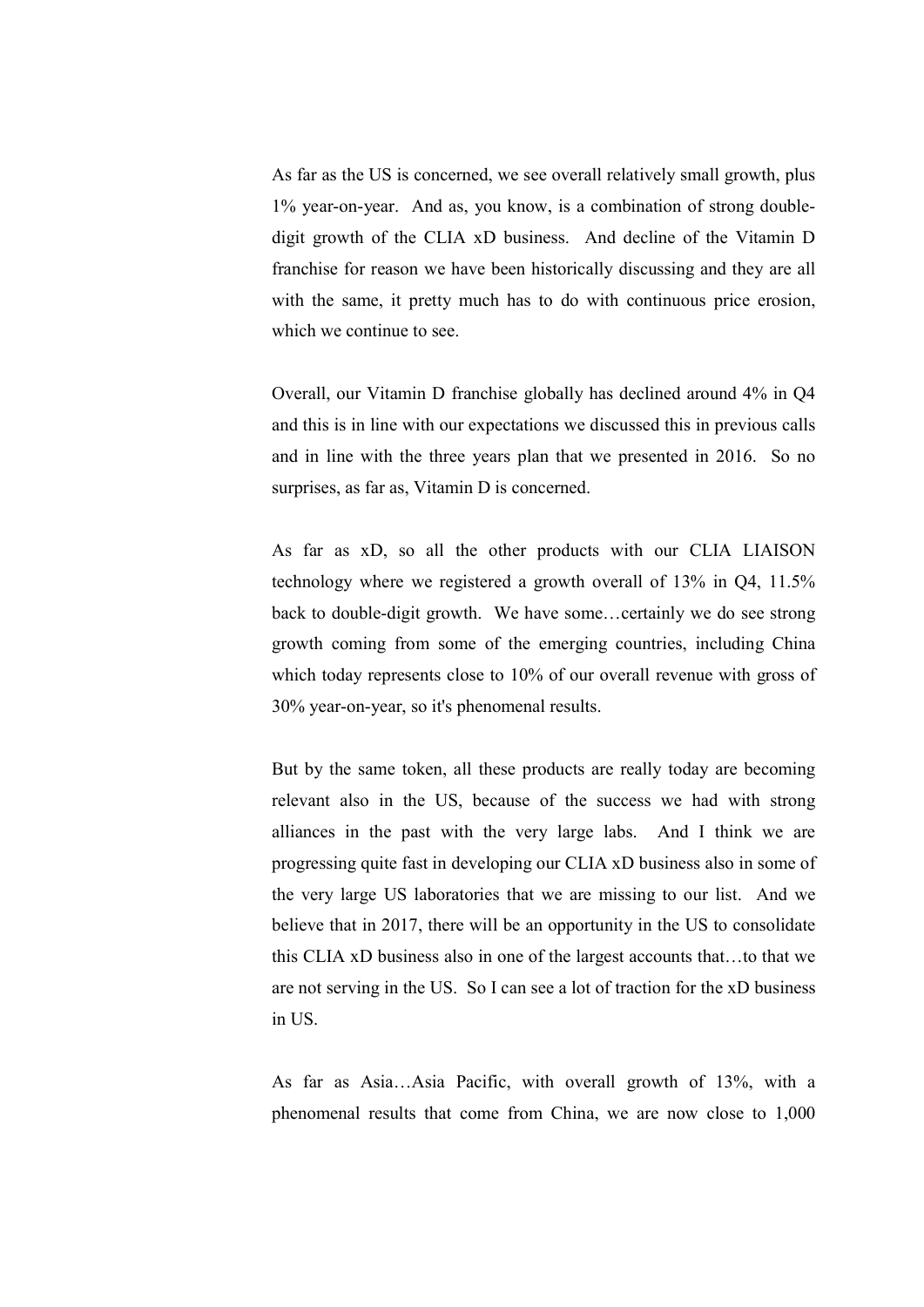systems installed. I think last year for China was a record year, we installed almost 200 systems as a combination of the LIAISON and LIAISON XL.

 And we see now, the LIAISON XL being extremely successful not only in the Class 3 hospital, but also in the Class 2 and some in the Class 1. And this is fundamentally due to the fact that volume is being increasing, so dramatically in this…even in the periphery, in the smaller hospitals that the business is big enough now to sustain [ph] placement for LIAISON XL, and this clearly increase the base of potential customers by 5,000 hospitals which we plan to attack in the next years.

 Last but not least, we have been discussing in the past about the poor performance of Brazil. And interestingly enough, Brazil is back to growth…into double-digit growth, and this is…it has to do with the fact that we retrench…we limited our business to private accounts, so accounts that today are not dependent from the public system. And as on net result we are developing a very healthy business with a very healthy DSO.

 So we also collect the money. And this clearly is making our South America now growth engine again. We I think commented already about Mexico. Mexico even for us is a relatively small business, although we were awarded by a very large vendor that has allowed the company to penetrate the blood bank business, and we believe that Mexico very soon can reach finally a size of around  $\epsilon$ 10 million for us, so it becomes a significant business comparable to some of the European subsidiaries we have, but with the growth rate, it is clear…that working what we see in the more consolidated European market.

 Last but not least, when it comes to the result placements, we placed net of 520 systems last year with an excess of 570 LIAISON XL, and clearly we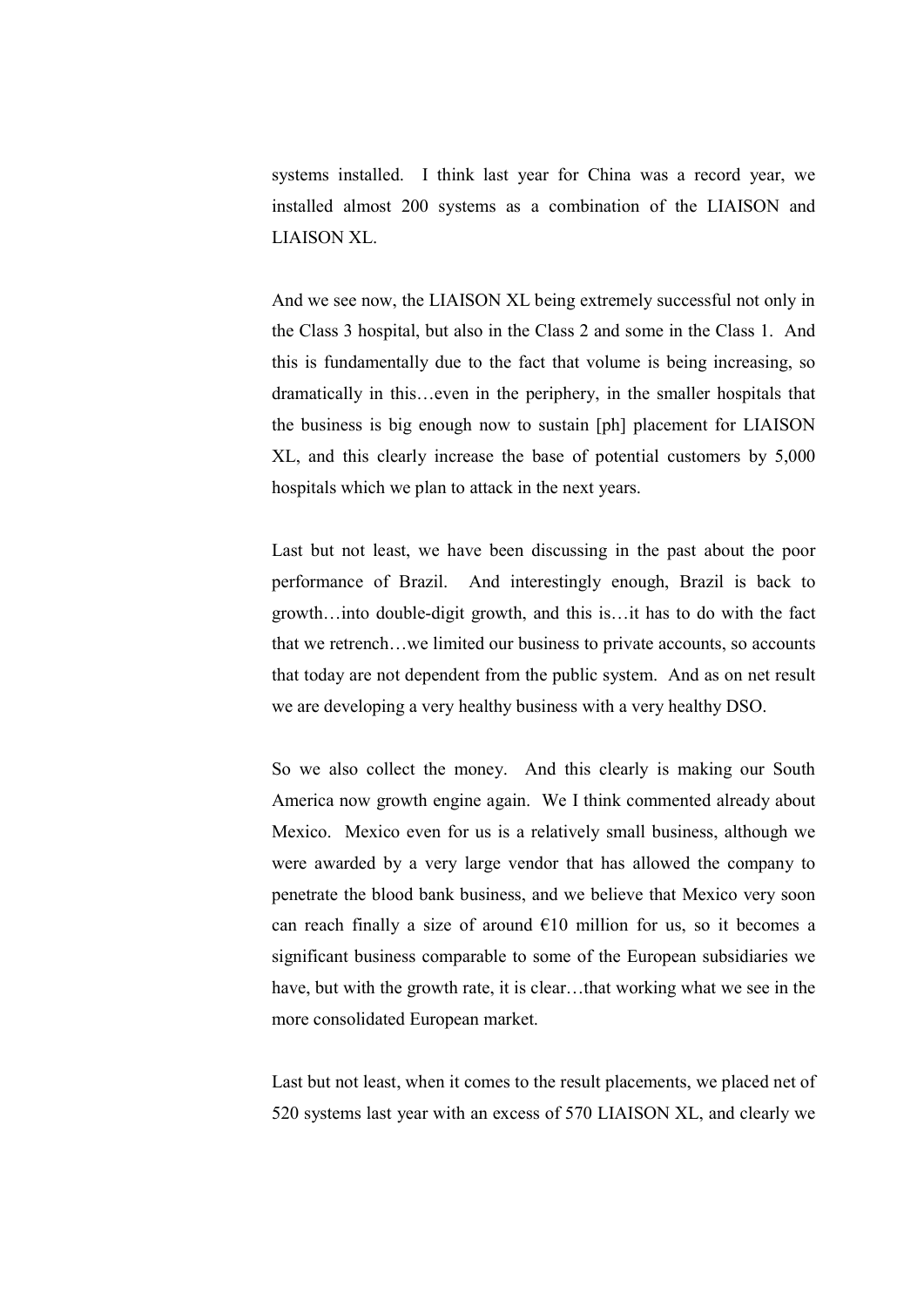had...that we are withdrawing some or we say substituting some of the LIAISON that are coming to obsolescence. Where we are not actively promoting any longer the LIAISON business, but everything we have a chance and the system are obsolete.

 We do introduce the LIAISON XL in waiting for the launch of the LIAISON XS, that, you know, is a small platform that we envision to be available to the market in 2019. As far as the LIAISON XS, we are today working with the prototypes we have received from Stratec, so we feel that the project is in line to our expectation and again, we expect to see marking and launch in 2019.

 And last, but not least, new guidance for 2017. We expect the business to grow at constant exchange rate at 11% both for EBITDA, as far as revenues.

 So now, I will leave the podium to Mr. Pedron, and he is going to take you more carefully through the numbers. Thank you.

PIERGIORGIO PEDRON: Thank you, Carol. Ladies and gentlemen, good afternoon, in the next few minutes, I am going to walk you through the financial performance of DiaSorin during 2016. As usual, I would also make some remarks on the contribution of the fourth quarter, and on the impact of the Focus Business was acquisition is being completed in mid-May 2016.

> Let me please start with what I believe are the main highlights of the period. As we saw, DiaSorin has closed the year meeting its guidance with the growth in revenues like-for-like with constant exchange rate of 6.4%, the guidance being between 6% and 7%. So very close to the midpoint, and with the growth in EBITDA like-for-like at constant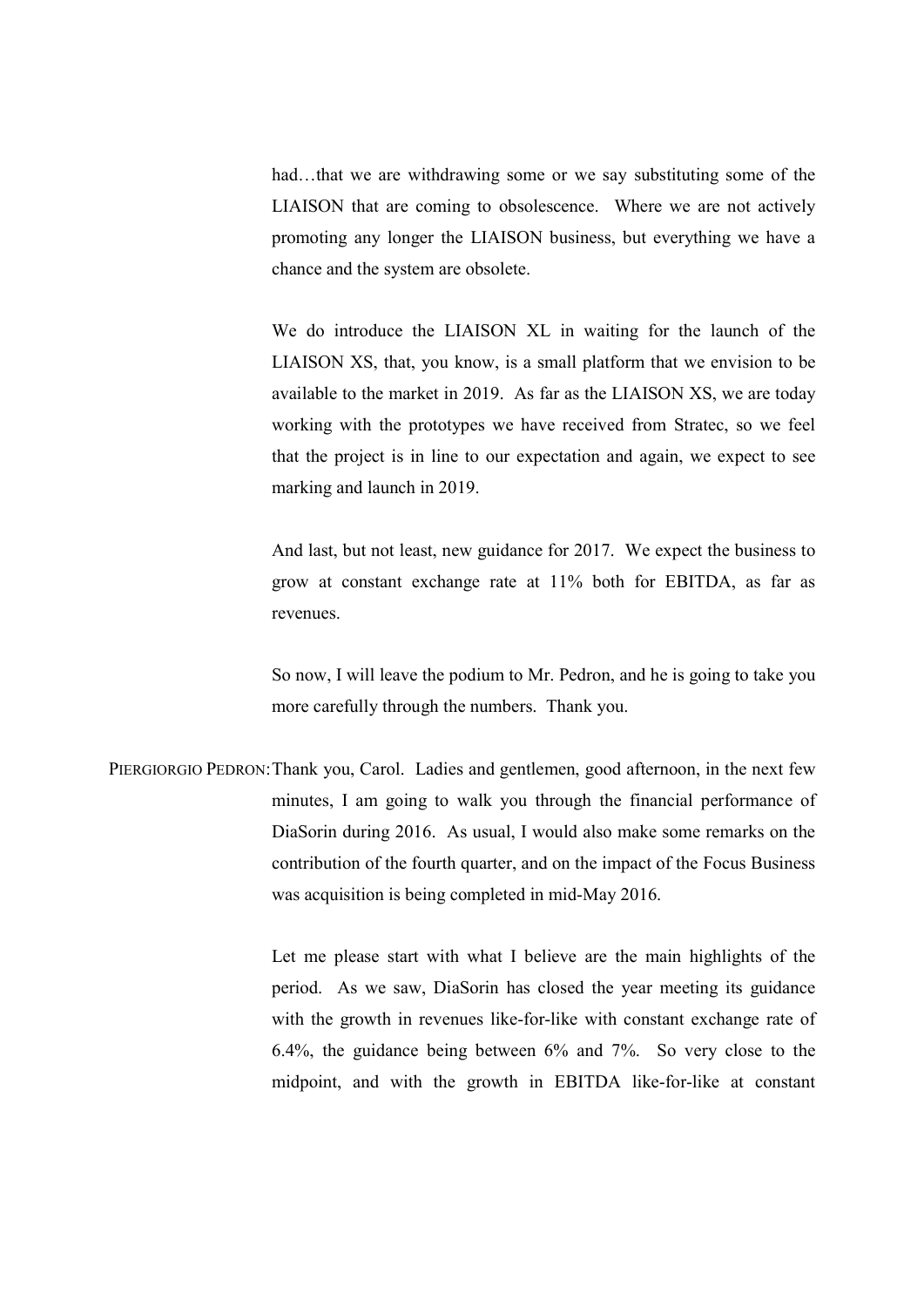exchange rate of 9.7%, again the guidance at around 9%, so it's slightly better.

We have delivered at a quarter...full-year EBITDA of  $E$ 217 million, with an EBITDA margin of 38.2% which is 110 basis points better than 2015. To me, this has been the results, mainly of two factors. On one side, our ability to offset the price pressure such some…on some mainstream products with more sales of high specialty…high value specialty products, such as Vitamin D 125 and the stool panel [ph] test.

 On the other, our constant efforts aimed at delivering manufacturing efficiencies and operational leverage through a tight cost control. Lastly, DiaSorin has confirmed its ability to generate predictable and strong free cash flow,  $\epsilon$ 132 million in the year with a growth of 22% compared to 2015 which allow the growth to close 2016 with a positive net financial position of  $E$ 71 million, after having completed the acquisition of the Focus Business for about €260 million.

Let's now move to the P&L; 2016 revenues as reported at almost  $\epsilon$ 570 million driven by 14% and the 6.4% at constant exchange rate and scope of consolidation. Focus contribution to this growth was  $644$  million, differently from the first nine months of the year in quarter four we didn't experience any material FX headwind. The appreciation of the US dollar and Brazilian real against the euro almost completely offset the depreciation of the Chinese yuan, the British pound and the Mexican pesos.

 Moving now to the full year 2016, we have recorded a negative FX headwind for about  $66$  million, mainly driven by CNY so the Chinese currency, GBP Mexican pesos, where as the US dollar which is the main foreign currency to which the Group is exposed has been overall flat year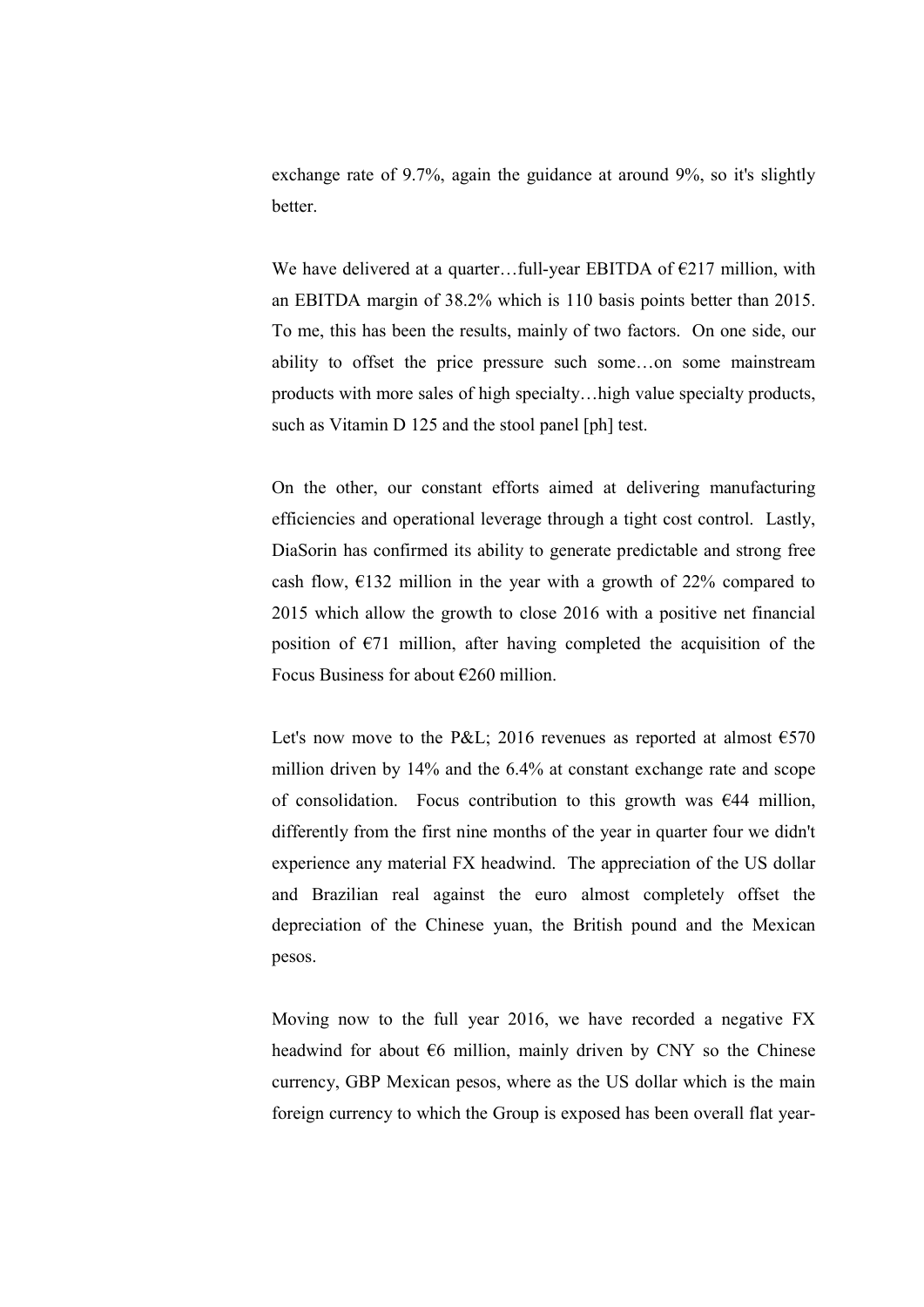on-year. Let me remind you also to better understand the guidance that after the Focus acquisition an appreciation of the US dollar of \$0.01 [ph] against the euro means for the Group on an yearly basis about  $\epsilon$ 2 million more sales.

Gross profit adjusted tax below  $\epsilon$ 390 million in the full-year grew by almost 14% or  $\epsilon$ 47 million compared to 2015, closing the year with the ratio of our revenues at 68.4%, in line with 2015, in spite of the slightly dilutive effect of the Focus business.

 To me this is the result of higher sales of specialty products on one side and some positive effects of manufacturing efficiencies on the other, which completely offset some price pressure on CLIA [ph] mainstream products. As we said, Vitamin D which is anyway in line with our expectations, and which also offset the higher one off [indiscernible] rework costs we discussed about in quarter three.

2016 total operating expenses at about  $\epsilon$ 207 million or 36.4% of revenues have increased by about 15% at current exchange rate compared to 2015, whereas the growth at constant exchange rate and scope of consolidation is in line with our expectations and very close to 4%.

Let me please remind you that about  $\epsilon$ 8 million of the reported OPEX growth has been driven by the depreciation of the intangible assets, mainly knowhow and customer list, coming from the Focus business acquisition. Net of this depreciation the reported 2016 OPEX ratio on revenues would have been 35% against 36% of 2015. This is the result mainly of the operating leverage on the like-for-like business and the lower OPEX ratio coming from the Focus business.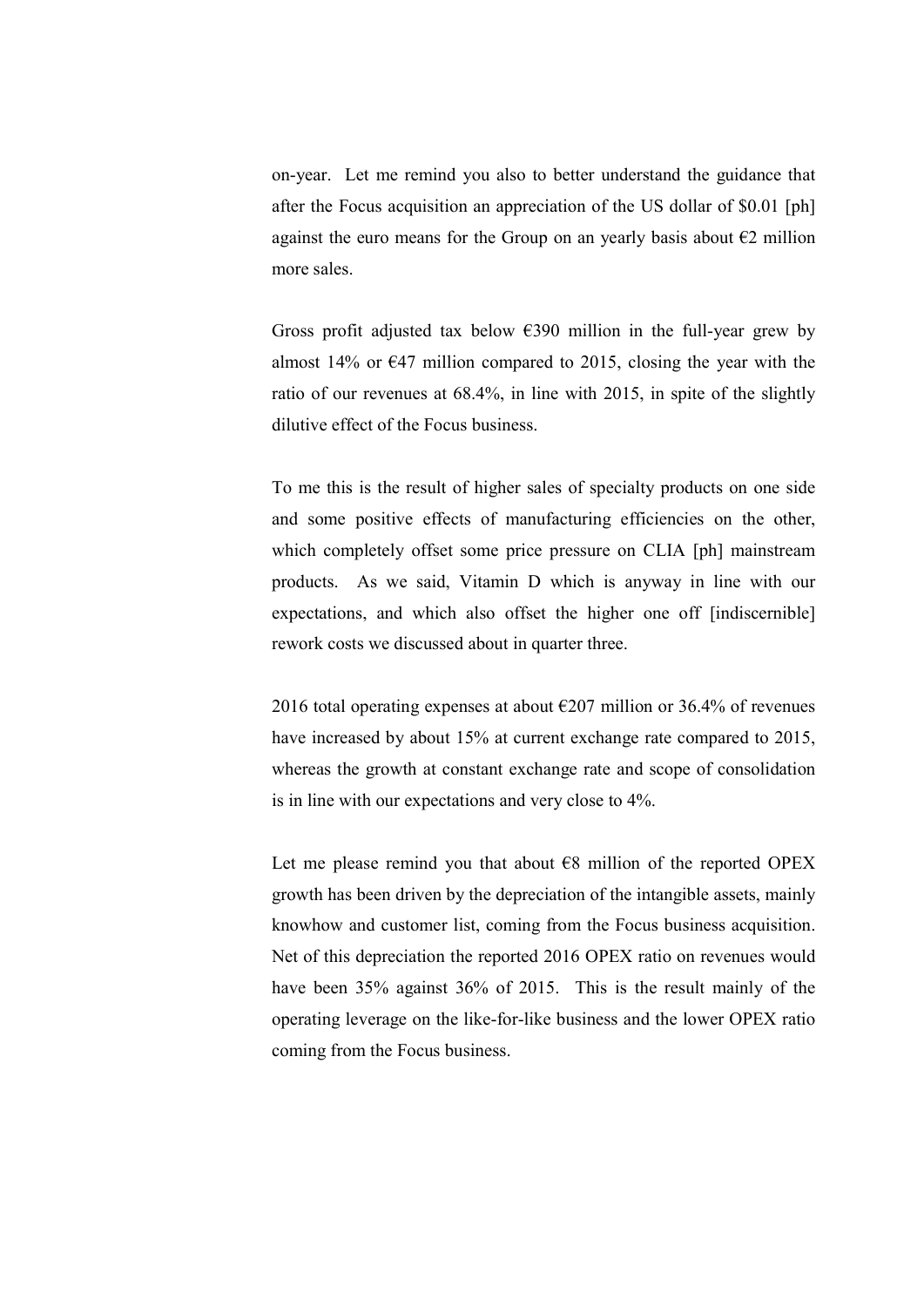Finally, as said in the previous quarter, the increase in R&D expenses, which grew in the year by almost 44% has mainly been driven by the depreciation of intangible we just commented and the change in perimeter.

Year-to-date, other operating expenses at  $\epsilon$ 9.3 million has been negatively impacted by  $E$ 5.4 million of known recurring expenses, mostly driven by costs associated to the Focus business acquisition and to some one-off consultancy costs aimed at streamlining our supply chain processes. Beside Q4 2016 has been hit by a one-off cost of about  $\epsilon$ 1 million related to a reorganization carried out in our Italian Company whose positive effect is expected from 2017 on onwards.

 2016 EBIT at €172.6 million or 30.3% of revenues has increased compared to 2015 by 13.6% or about  $\epsilon$ 20 million, with the ratio of the revenues a touch north of 30%. Full-year EBIT ratio of the revenues excluding the mentioned depreciation of the Focus intangible would have been 31.7% compared to the 30.5% of 2015, so an increase in profitability.

 Coming now to the tax rate, 2016 tax rate at 33% is in line with how we closed 2015. However, it is worth underlying that 2016 has been negatively affected by a tax settlement reached in Italy related to some tax claim recorded in the years between 2011-2014, and by the reduction of the deferred tax assets coming from the lower tax rate that will be applied in Italy starting from 2017 when corporate income tax rate will move from 27.5% to 24%.

 So net of these settlements, 2016 normalized tax rate would have been 31.9% against the 33% of last year, which means 110 basis points less than 2015. This variance is mainly driven by the different contribution to the taxable profit of the Group on the geographies in which we do business.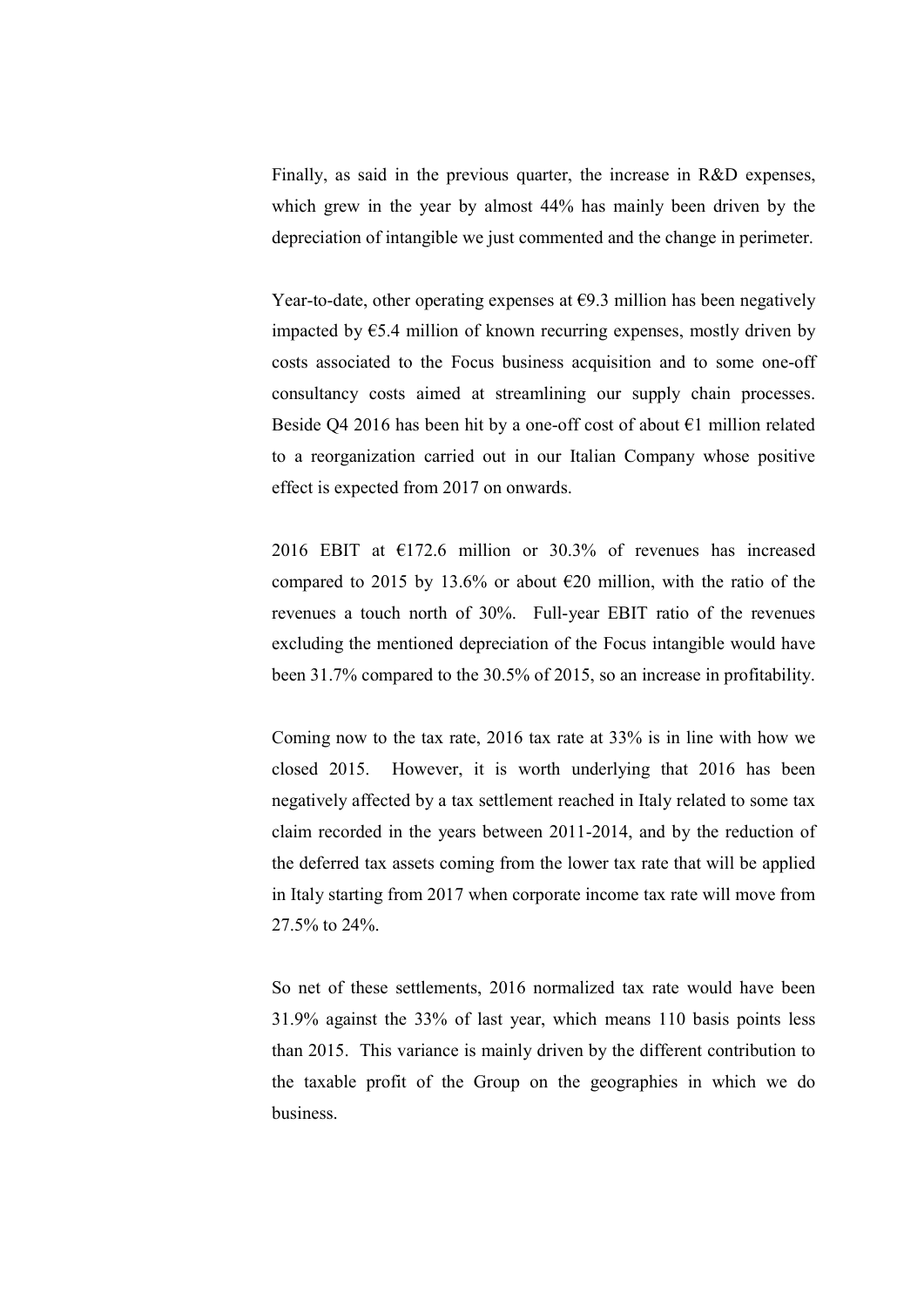2016 net results at  $E$ 112.6 million or almost 20% of revenues is higher than previous year by  $E12$  million or 12%. As expected, the Focus business has positively contributed to the absolute value of the net result of the period. Lastly, year-to-date EBITDA at  $\epsilon$ 217 million with a ratio of revenues of 38.2% is better than last year by  $\epsilon$ 32 million or 17.5%. The variance at constant exchange rate and scope of consolidation is positive by 9.7%, as we said.

Quarter four 2016 EBITDA at  $\epsilon$ 59 million has increased compared to last year by 21.4%, whereas the increase at constant exchange rate and scope of consolidation has been positive by 6.5%. It is worth mentioning though that this quarterly variance has been affected, as we said, by the  $\epsilon$ 1 million non-recurring expenses booked in the Italian subsidiary.

 Now moving to the net financial position and the free cash flow, we see that in spite of the acquisition of the Focus business completed in May 2016 for about  $\epsilon$ 262 million and the conclusion in June of the treasury shares buyback plan for almost  $E14$  million, DiaSorin closed the period with the positive net financial position of  $\epsilon$ 71 million, and  $\epsilon$ 130 million in cash.

 This is confirming again what we discussed in the previous quarters about the ability of DiaSorin to generate predictable and strong cash flow. During 2016, the Group has generated as we saw  $\epsilon$ 132 million of free cash flow compared to  $\epsilon$ 108 million of 2015 with an increase of  $\epsilon$ 25 million or 22%. And once again, the Focus business continues to contribute in a positive way to this growth.

 This is all on my side. Now, let me please turn the line to the operator to open the Q&A session. Thank you.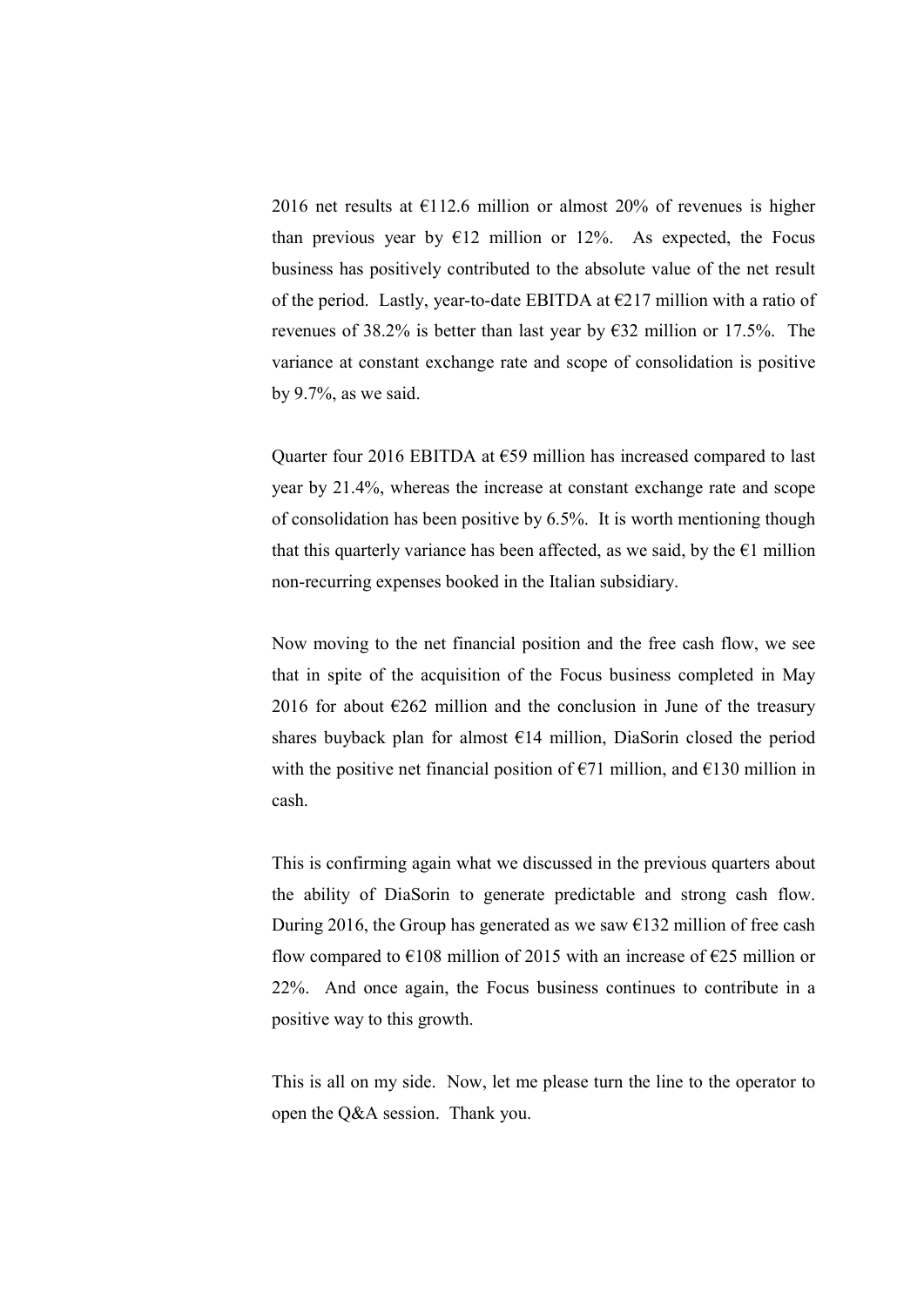#### Q&A

- OPERATOR: Excuse me; this is the Chorus Call conference operator. We will now begin the question and answer session. The first question is from Massimo Vecchio, Mediobanca. Please go ahead.
- MASSIMO VECCHIO: Good afternoon, everybody. I have a question for Carlo on the growth of the CLIA business, if you can detail between Vitamin D and ex-Vitamin D, so by going through the drivers, just trying to understand whether…where the growth will come from in 2017? Thanks.
- CARLO ROSA: Yes, thank you, Massimo. The growth in 2017 in my opinion will come from a geographical point of view, will come from two geographies. One is the US and this is because as I stated previously, we feel very comfortable with the fact that in the US in 2017 we will be able to expand our business in CLIA xD with one of the largest labs in the US. We are working with this lab for a long-time with our flagship product, Vitamin D, and I think this is paying off in terms of reputation, that's why the LIAISON XL is a very good platform for them as we saw also with other very large labs in the US. And so I expect that in the US there is going to be an acceleration for the xD because of this.

 I also expect that we will see…we will continue to see success from China. And mainly driven by the fact that in the Chinese market, there is a very large pool of business today being still in Infectious Disease and Hepatitis which is still conducted using ELISA, and this is one of the…is a very unique situation compared to all the rest of the world where there has been a cannibalization of this technology long time ago. And the reason why ELISA is still standing there, but does have a short life is the fact that there use to be local manufacturer making ELISA. These local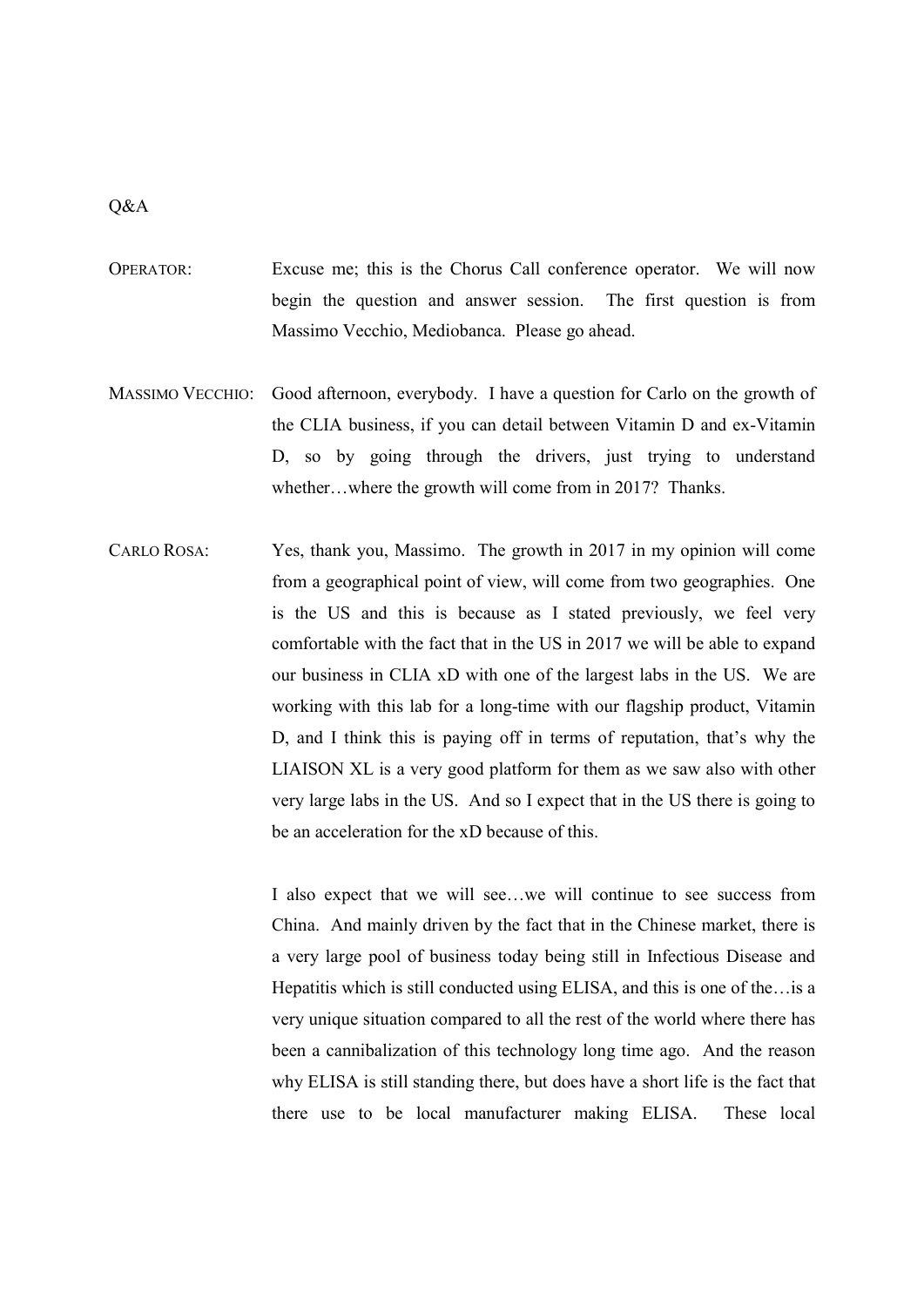manufacturers, some of these small ones, these appeared and that business has been consolidated in few remaining ELISA companies, but the labs, because of the volume growth cannot use this technology any longer.

 And so just to give you an estimate, we believe that as far as Hepatitis and towards infectious diseases which is our bread and butter in the US, almost 70% of the market is still ELISA and it is very rapidly converting, and that to us is a great opportunity because we discussed many times in infectious diseases arena, we do have a reputation in China to give the reference technology and because of that we were able to pretty much install our…install base of LIAISON first then and LIAISON XL.

 And I continue…I see the trend honestly to continue. On top of that, what I think is very interesting, as far as China is concerned, is the fact that there is an emerging segment of the market which did not exist before, which has to do with private labs.

 If you remember, we have always been discussing about the opportunity in the hospital segment, but it is certainly true that the Chinese government is pushing the development of private labs and this has to do with the fact that private labs would alleviate smaller hospitals that today see the surge in volumes to take care of these volume using the opportunity to send some of the assays [ph] that they need to do directly with the private lab standard.

 Traditionally DiaSorin does have, as we have proven in Europe and Australia with Sonic, and in the US with LabCorp and Quest. We do have the platform, the service, which can feed that market, so that makes me comfortable with the fact that with our CLIA xD business in China, we can continue to see growth.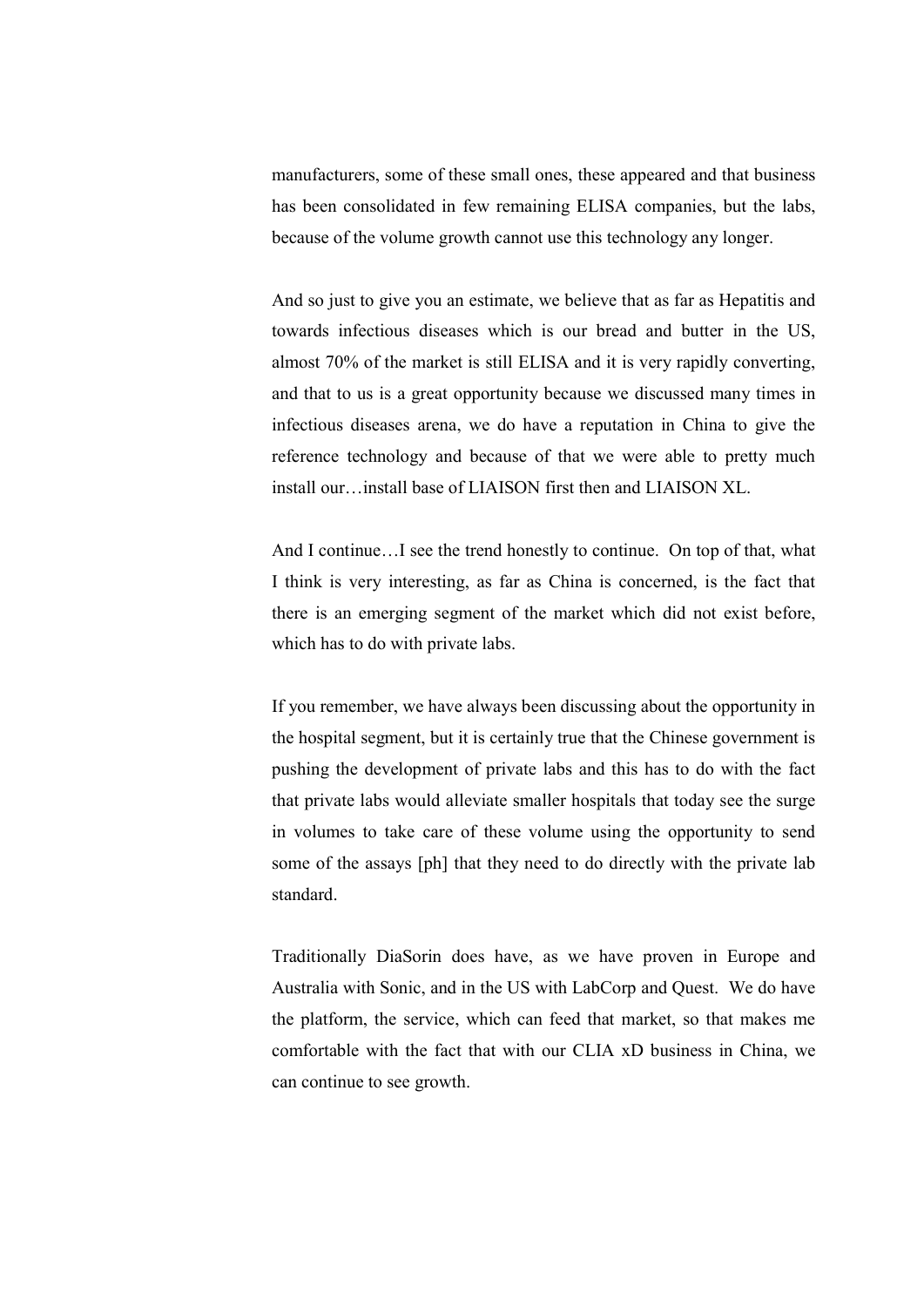Last but not least, I did comment before on Brazil which you know, Brazil is a hit and loss situation. I think we went through couple of years where we headed the place, because it was complicated, and because of devaluation of currency, and because of the fact that the government was not paying. But at the end, I think we are back into a positive cycle from what we see, and this is because of the fact that we shifted our attention from the public to the private, and there is a hefty private business to go after, and again, the success there has to do with our infectious disease franchise.

 So all in all, I believe that there is room for growth in all geographies when it comes to the CLIA xD, and particularly as said in the US, where we do see tremendous opportunities with this product. Thank you.

- MASSIMO VECCHIO: A follow-up, if I may. In the context of what you said on ELISA, is the same product that you get through the Focus acquisition helping you meaningfully or is not that well along?
- CARLO ROSA: No what we bought from Focus, again for us ELISA is a target typically, what we bought from Focus which is a very specialistic [ph] ELISA, because they have some funny bugs like West Nile, like Cross River, like Dengue. We do see some of the…some opportunity in the remote areas, especially in East Asia and some in Australia. However, we do see…we are pursuing today a strategy to very rapidly cannibalize the business…ELISA business that we can cannibalize from Focus using our XL and CLIA technology, before somebody else does it, and this is especially true in the US.

MASSIMO VECCHIO: Thank you very much.

OPERATOR: The next question is from Scott Bardo of Berenberg. Please go ahead.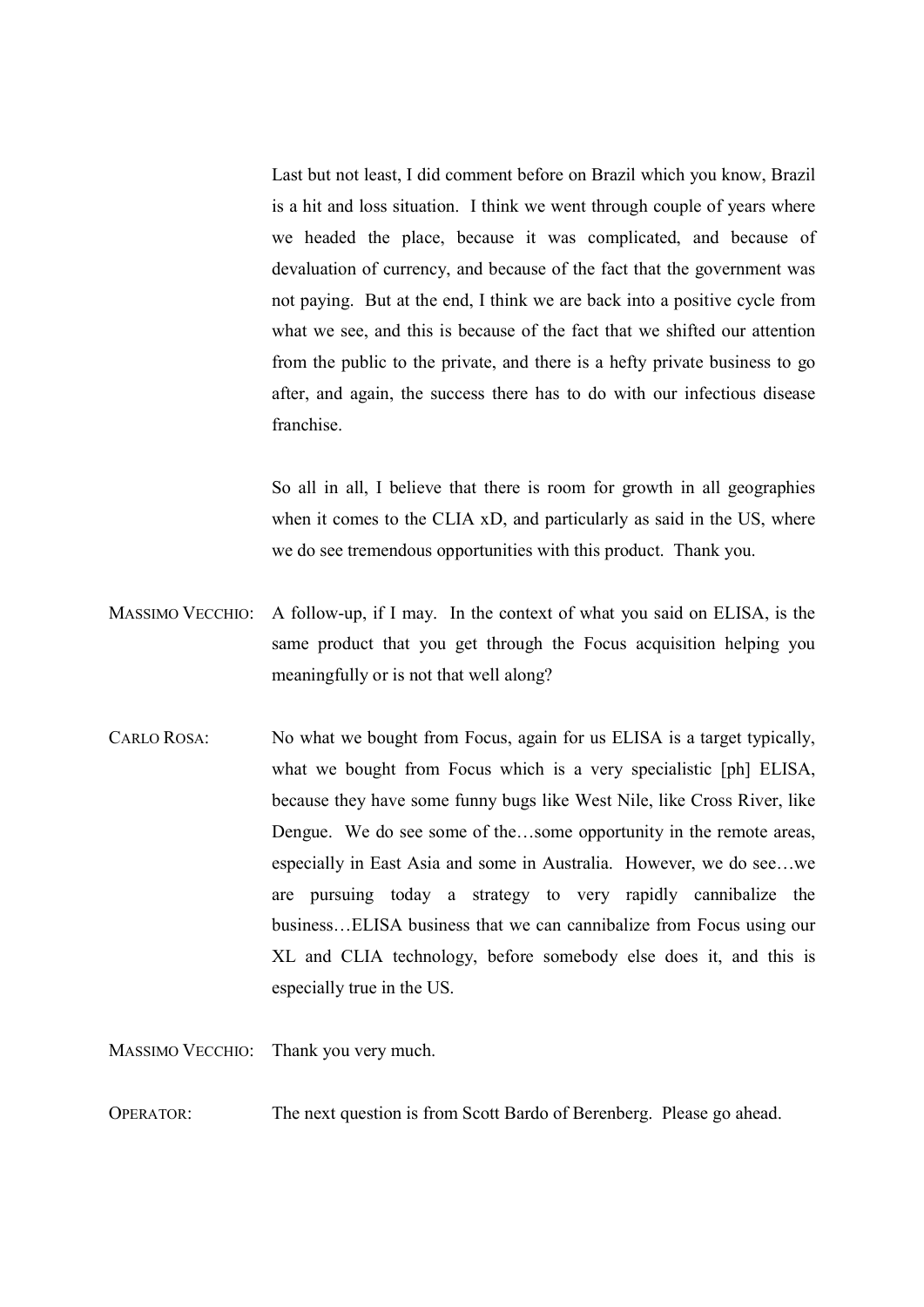#### SCOTT BARDO: Yes, thank very much for taking my questions. And so first question, please, relates to North America, I am more pleased with the abnormal relatively pedestrian growth in that region. I think you talked a little bit about Vitamin D pressures in that region. So could you please be a little bit more explicit for us and help us understand of your total North American business today. What is Vitamin D actually? And are you still seeing volume growth in Vitamin D in North America or we in overall sort of decline situation now in North America? I am just extending upon the sort of board of Vitamin D comment, I think in your Capital Markets Day, if I am not mistaken, you highlighted the expectations of some revenue stability, I think you are expecting a couple of percentage points growth over the forecast period. Obviously, we are in a situation where we are now declining on a quarterly basis. So I just wonder if you could give us some sense as to where you see the sort of revenue impact…volume revenue impact of Vitamin D that we should be modeling. So that's the first question, please.

 And the second question, it is actually a little bit more of a financial one, I would like to ask Mr. Pedron. And I wonder if you could comment a little bit more on the margin expectation for 2017, it appears that you are baking some sort of margin stability, rather than any progression. And so I wonder if you could talk a little bit more about to how you see that, whether it would appear to me that given your expectations for broader menu in North America, specialty tests and some molecular tests, there might be some room for further gross margin expansion. I don't know if you see that to be the case. And also given that you have maybe  $\epsilon$ 9 million in one-off costs impacting your EBITDA this year, it seems to me that in the absence of those next year, we should be able to grow slightly higher than revenues and [indiscernible]. So if you could just give us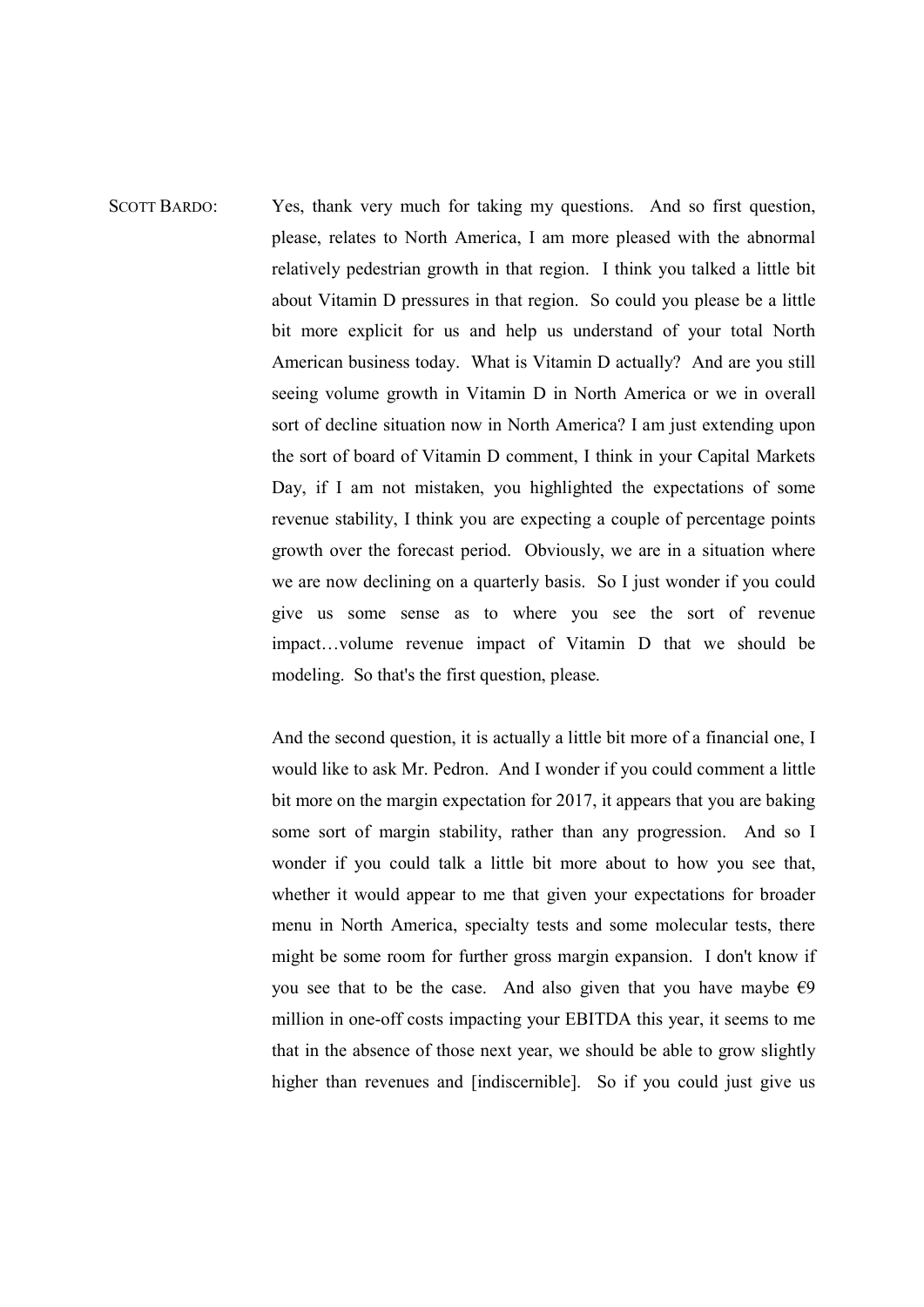some sense of what's baked into your margin expectation, please? Thank you.

CARLO ROSA: Scott, I will take the Vitamin D question and then Piergiorgio is going to cover the margin expansion in 2017. Look, we always stated, including the capital when we were in the Capital Markets Day that Vitamin D at constant exchange rate, so the business would have slightly declined and what we explained back then, the net effect that we were seeing which was a fictitiously stabilization was related to the assumption that was made at the time on the exchange rate, and Piergiorgio is going to elaborate on this. If you want to understand from a business perspective how Vitamin D is doing in the US.

> Well, volume interestingly enough, the volume we see is still increasing and is increasing you know, low-double digits, the true volume increase. We would see more increase and this would be artificial related to the fact that the big…the two very large accounts we have Quest and LabCorp are buying businesses. And so, every time they buy business for us, it can be a good news or it can be some of a good news. It is a good news, if the business that they buy was actually a run…was running their Vitamin D on a completely different platform, and this would be overall an increased revenue contribution and an increased volume contribution.

> It would be kind of a good news, if they buy a business that is using our own technology, because when they buy that lab, yes, we pretty much use you know, it's neutral from a volume point of view, but it is detrimental from price point of view, because as you can imagine the price that we provide Vitamin D to Quest or LabCorp is not necessarily the same price that we provide to smaller labs or hospital labs around the country. So it is…moving parts and is a complicated puzzle. But overall, if I may, I believe that Vitamin D in the US, notwithstanding the fact that is a highly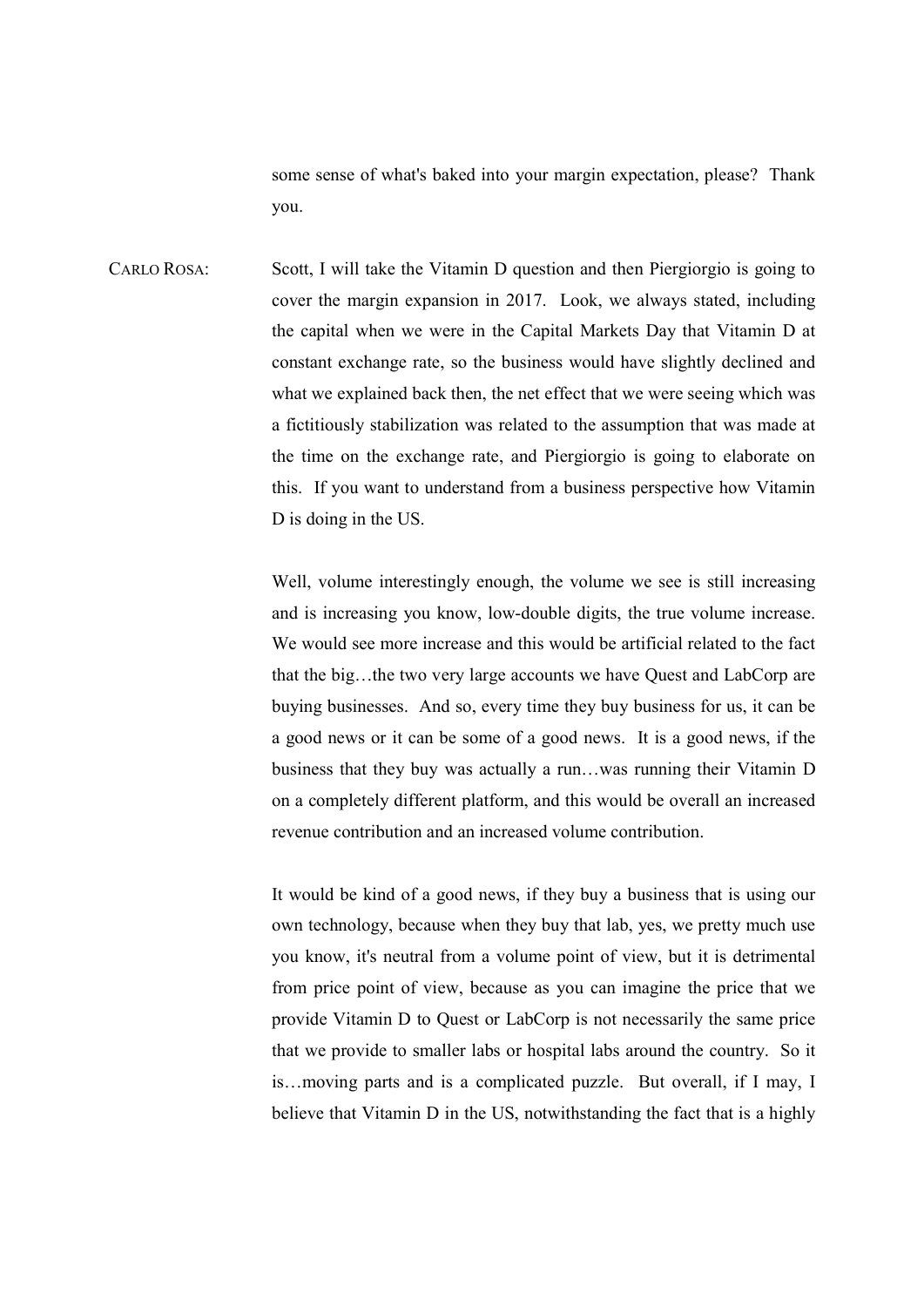penetrated…very highly penetrated market continues to grow single-digit, and this is to do with the fact that more and more Vitamin D is associated with physical testing, wellbeing…I mean you can open newspapers left and right, and continuously they talk about how good is Vitamin D for you, okay.

 As far as what percentage they represent, for our US business we will never disclose it. And I am not going to disclose it because for competition reasons, right. Everybody really wants to understand that, and we've been hiding that as a secret, is a good portion of the business, but is getting diluted more and more by the day, by the fact that the CLIA xD business has been growing 20% in the last few years. And as said, we expect strong growth in 2017 because of this opportunity that we believe will present early this year for our US Company.

 Now, I'm going to leave then the margin discussion to Piergiorgio and also please, if you can comment on the Vitamin D artificial affect?

PIERGIORGIO PEDRON: Sure. Hello, Scott. So, for 2017 gross margin, we don't provide a specific guidance on gross margin obviously. Nevertheless, I'm expecting to see some pressure on gross margin in 2017 coming from three main elements. On one side, again we see an underlying price pressure on mainstream products. If you remember, we quoted in the last three years plan, we said the Vitamin D 3% to 5% and the CLIA xD 2%, so that is going to hit our margins.

> On the other side the counter mix, we said China is growing very, very good for us. We said that we are going to see some material growth in CLIA xD in North America coming from big labs, which usually have a price which is lower compared to our average selling price, and so this is somehow going to you know, put our gross margin under pressure. And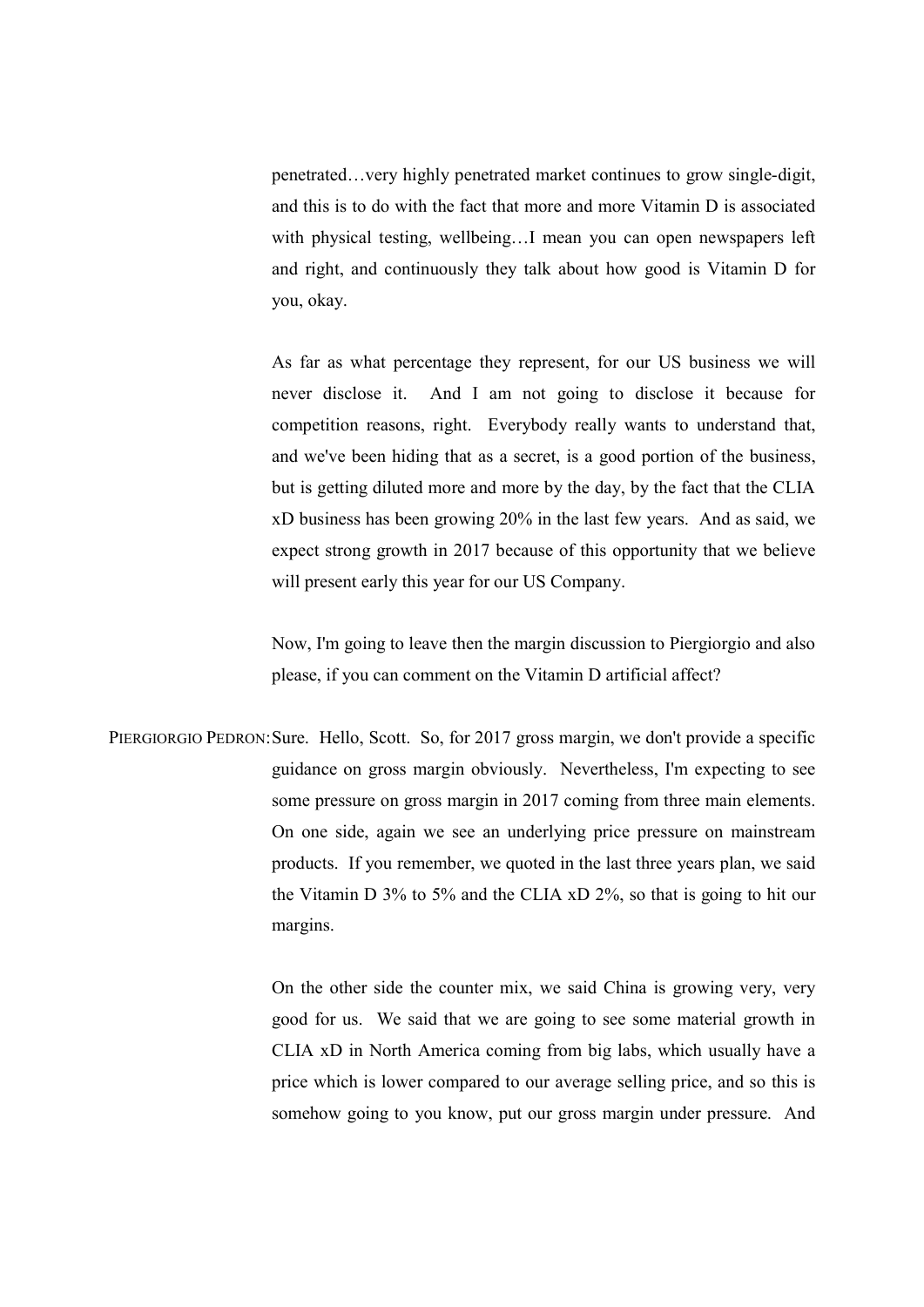last but not least, we are going to see in 2017, one full-year contribution of the solid Molecular sales with gross margin ratio of revenues, as I said in the previous quarters, is slightly below the one of the Immuno business. So as a combination of these three elements, we are going to see some pressure. At the same time, I'm also expecting some of this pressure to be offset by manufacturing efficiencies that we've been able to deliver so far material-wise, as happened in 2016, and by a more operating leverage coming from our tight cost control with the net-net result of delivering an EBITDA ratio of revenue in 2017, which I believe is going to be very close to what we achieved in 2016.

 So to summarize, EBITDA ratio over revenues in 2017, very close to 2016 as per our guidance, still with some pressure on gross margin for the elements I told you, which is going to be offset the EBITDA level by operating leverage and manufacturing efficiencies.

 Going to the Vitamin D and to our three years plan, we were in a situation when we released the plan when the US dollar was if I well remember, 1.33. So it would have been kind of goofy for us to do a plan at constant exchange rate, since such a material part of our revenues is determined in US dollar, we would have projected very funny numbers. So we said, we made an assumption about the exchange rate and we incorporated in the guidance…in the three years guidance the impact, the positive impact from…coming from the exchange rate, but at the same time, we said the underlying business of Vitamin D as I said, also because of the price pressure of 3% to 5% was slightly flattish or slightly negative. What we are going to do for the next plan is to put the plan at constant exchange rate, so that it will be easier for everybody to understand the three years' guidance, so taking out of the table the FX effect.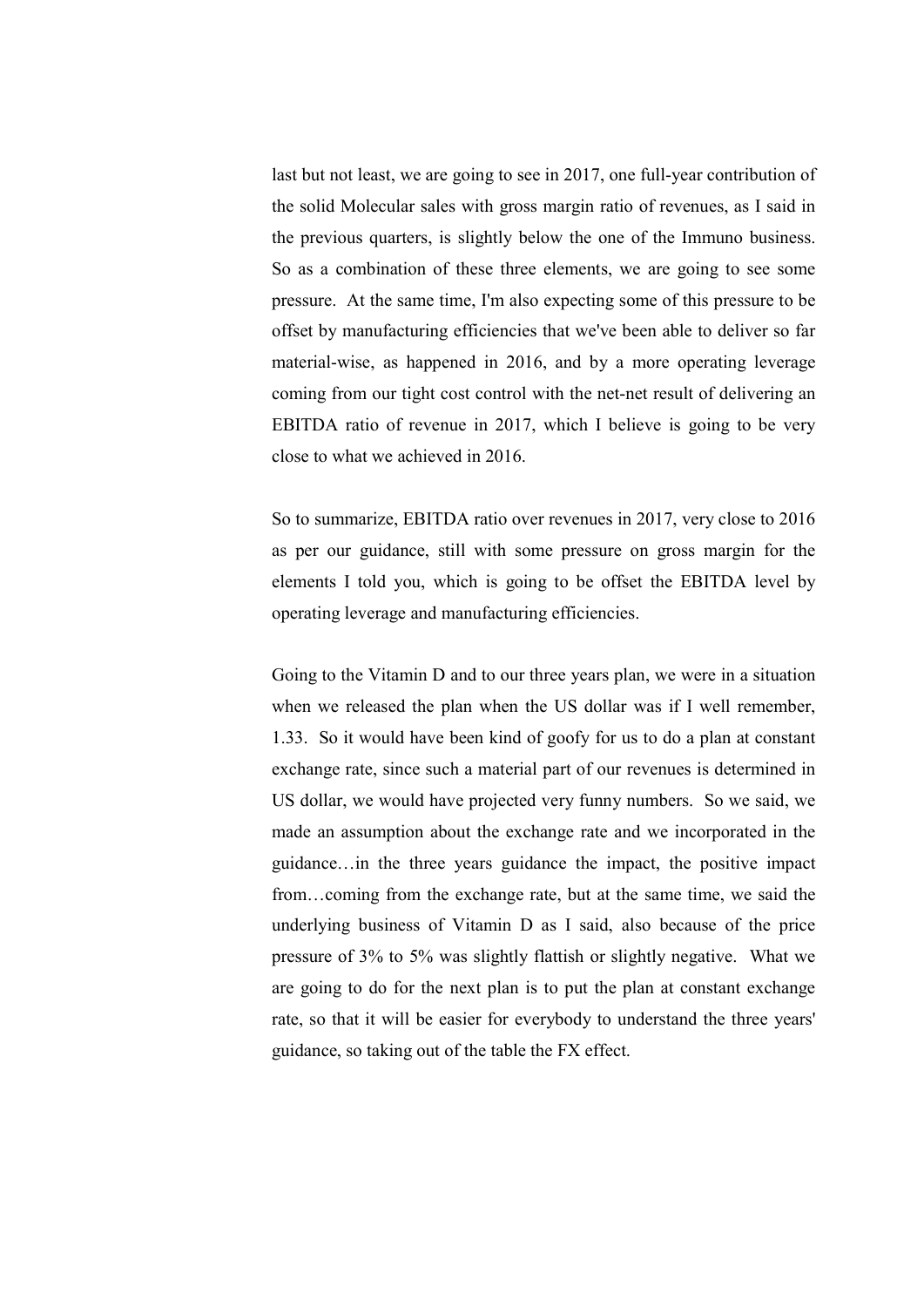- SCOTT BARDO: That's very clear. Thank you. And maybe just one quick follow-up if I may, all of the reasons you mentioned for gross margin pressure in 2017, they sound a little more structural than one-off, and so I wonder do you see this as a sort of a new trend as to sort of continue the ongoing gross margin pressure from the sort of high levels or is there some sort of compensatory effects with volume and mix that you've enjoyed in the past. Last part of the question, please, I don't think you provided any tax guidance or tax rate guidance this year and I appreciate there is a lot of moving parts with the Italian Patent box, but please, can you share some thoughts actually as to that the potential benefits to your bottom line resulting from tax? Thank you.
- CARLO ROSA: Yes, absolutely. So talking about the gross margin, you will actually know more when we will do our Investor Day with a three years' guidance. Said that, yes, there is an underlying price pressure, but at the same time, we are helped by the volume mix effects you were talking about. We sell more and more of our specialty products, high value specialty products, prices of Vitamin D 125, H.pylori, and calprotectin is much, much higher than mainstream products, and there is that kind of helping us to offset the price pressure on the mainstream product.

 Talking about the tax rate, we don't provide guidance about tax rate, but what I can tell you is that by all means, we are going to have a positive effect coming from the reduction of total income tax in Italy. As I said, you know, we have two main countries when it goes down to you know, to how much we are paying taxes across the globe. And those countries obviously are the countries where we have our manufacturing sites, the biggest manufacturing sites, which is Italy and US. If we think about Italy, I mentioned that the corporate income tax rate has been reduced by 27.5% to 24%. At the same time, [indiscernible] deduction which had been granted until 2016 has been reduced, but the net-net effect for us in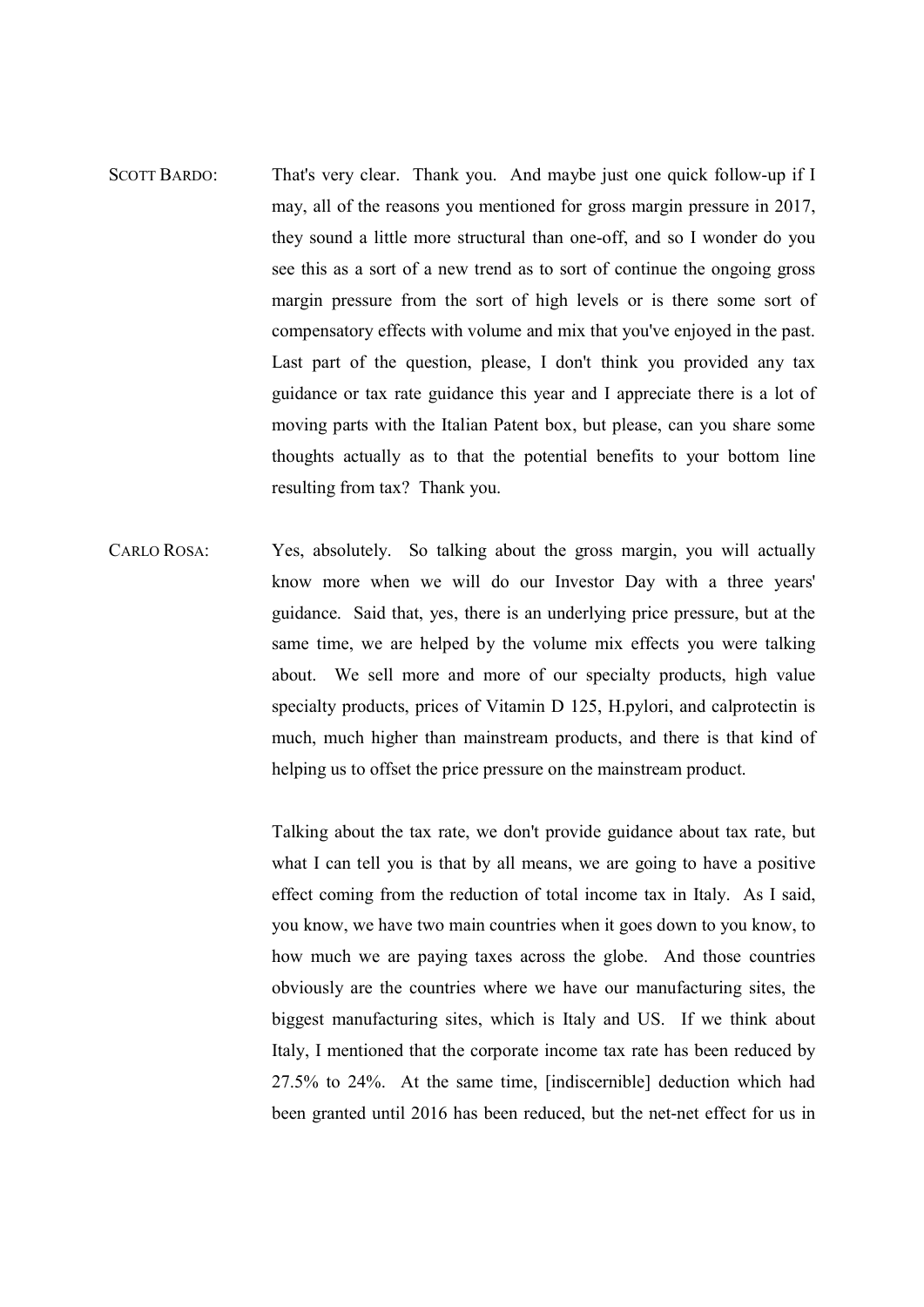2017 is I would say a saving in terms of taxes of about  $\epsilon$ 2 million. So again, I'm expecting a saving from Italy of about  $\epsilon$ 2 million.

 On top of that, as I believe I mentioned in previous call, we also applied in Italy for the Patent Box, the Patent Box is an elective tax regime that grants us a 50% tax exemption on income derived for a direct exploitation of qualified IP. We applied in 2015; we just have to discuss with the Italian tax authorities about that. We will have a roll back, if we will be able to finalize the discussion by 2017, so in this year as we hope, we are doing our best, but it's not…it doesn't depend completely on us, we will see this year in 2017 a nice step back, because we will be able to book in our accounts the positive effects coming from 2015, 2016 and 2017 Patent Box.

 And this without considering you know, the potential tax reform in the US, give or take Italy's 1% tax reduction…in the US tax rate reduction, that means for us again or ballpark number \$1 million less of tax bill. So if you combine the potential tax reform in the US, the Patent Box that we applied for in Italy and the reduction of the tax rate that it's giving you, it's a law in Italy, I'm expecting in 2017, the tax bill to be you know, materially lower than what we had in 2016.

- SCOTT BARDO: Very clear answer. And maybe just very quickly, so, if I understand all going well, if you manage to leverage all of these tax…potential tax benefits, is a sustainable high '20s rather than low '30s tax rates a sort of ballpark. Can you at least give us some flavor to where you see the potential that would be helpful?
- CARLO ROSA: In 2017, we are going to get one-off effects, right, because we are going to get the Patent Box effect of 2015, 2016 and 2017 all hit in one single year. So if you take out that off the table, otherwise you really don't have a you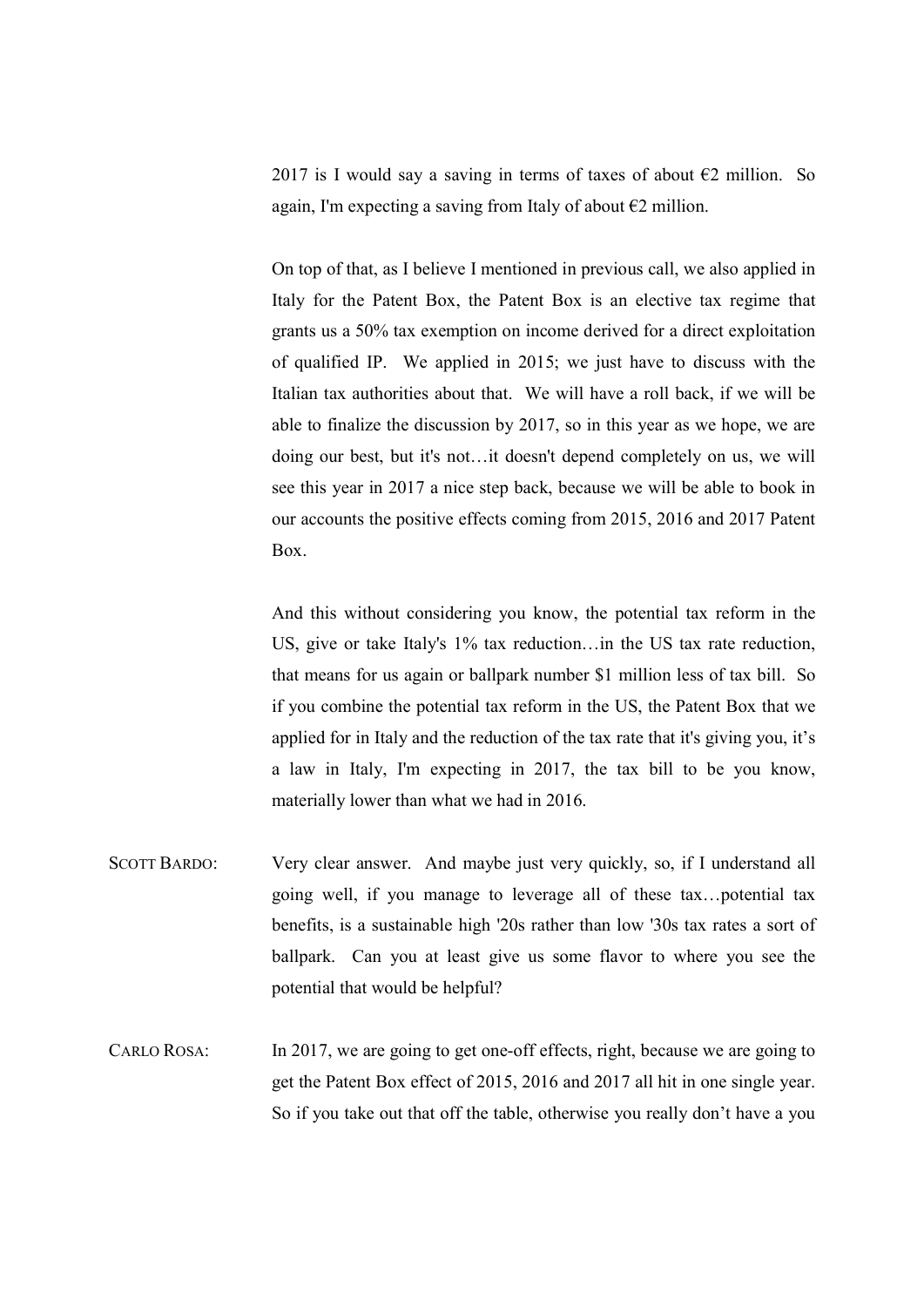know, a sensible benchmark. I would say around 30%, let me say, give or take.

SCOTT BARDO: I will drop down in the queue, thanks for answering my questions.

CARLO ROSA: Thank you.

OPERATOR: The next question is from Alex Cogut at Kempen. Please go ahead.

ALEX COGUT: Hi, thanks for taking my question. Just a quick one on the LIAISON XS could you give a quick update on development and expected launch? Thank you.

CARLO ROSA: Yes, as we have discussed when it comes to the XS, we are now in the phase where Stratec has delivered the prototypes to us. So we have them in the research center, we are conducting testing and validation and we expect, the LIAISON XS to be CE Marked with an initial menu of products in infectious disease for 2019.

ALEX COGUT: And if I can follow-up on that. I believe the previous guidance was launched 2018, if I am not mistaken what is causing the delay?

CARLO ROSA: I think that what we said is end of 2018. So yes, we can say if you prefer end of 2018 beginning of 2019, what I am saying is that we don't expect this system to have an impact in 2018, but to start to have an impact in 2019.

- ALEX COGUT: Got it. Thank you.
- CARLO ROSA: Thank you.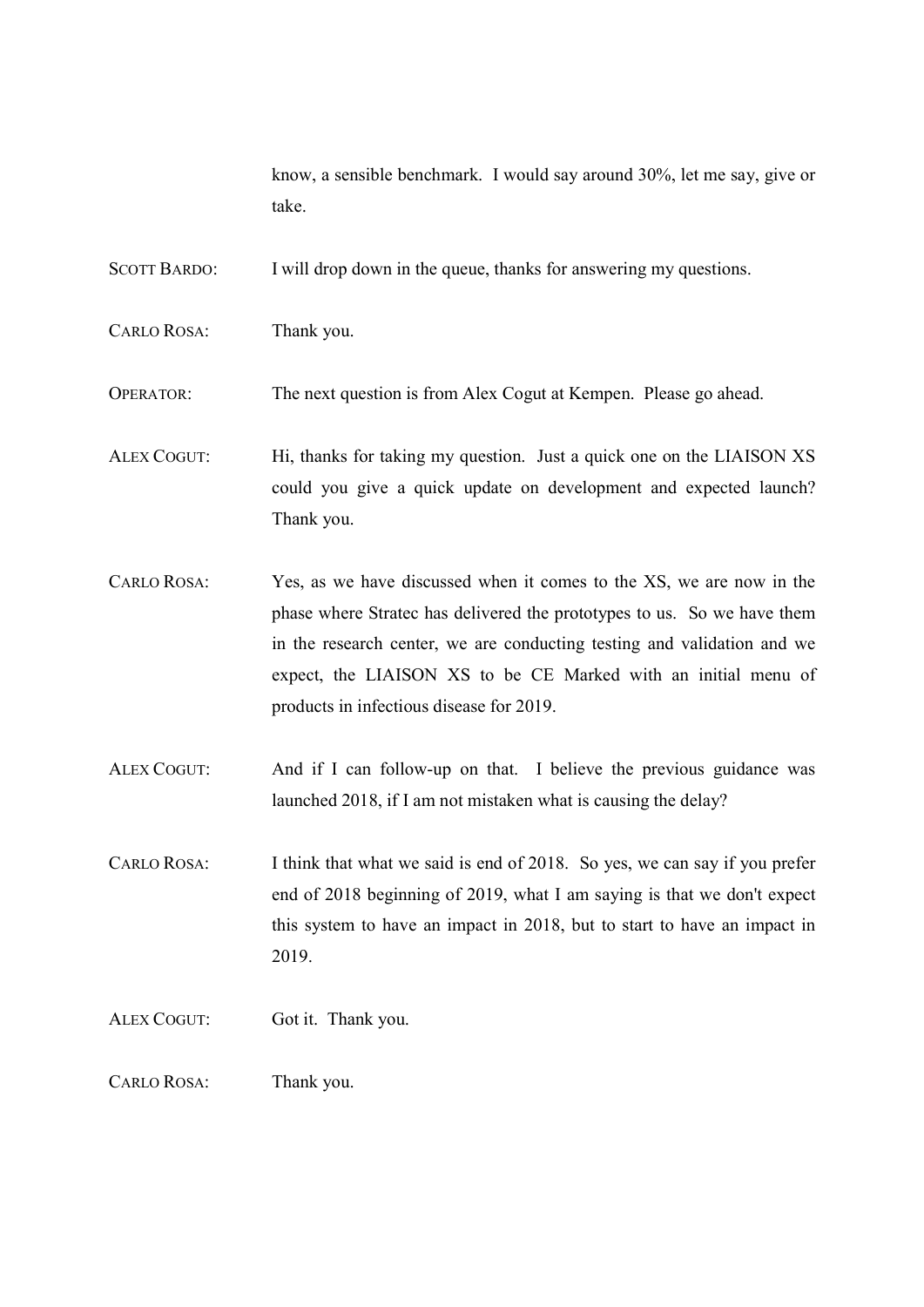- OPERATOR: The next question is from Maja Pataki of Kepler Cheuvreux. Please go ahead.
- MAJA PATAKI: Yes, thanks for taking my question. Most of it has actually been answered already. But I was just wondering, if you could give us a bit of a breakdown or a bit granularity on the top-line guidance for 2017? Are you expecting to see apart from the full-year consolidation of Focus, but are you expecting to see a significant exploration in Focus sales or should we expect a bit of a slowdown in the DiaSorin, ex-Focus business. Just to get a bit of a feeling what we are looking for? And then the second question was, if you could give us just an indication of where you see FX moving right now? Thank you.
- CARLO ROSA: Okay. Okay, I will take the business question. As far as, if I can't break it down for you give or take, we expect to continue to see the historical trend of growth of the Immunoassay or what all we said before in the range of 6%-7%. And we expect to see the Molecular business to grow around 14%-15% in light with what we have been seeing in 2016. We expect that this year in 2017 towards the second part of the year, we may see an impact coming from the European business. I am saying, we may see an impact simply because from a legal point of view, we are still negotiating with some of the distributors…ex-distributors of Focus the takeover of the business.

 And so depending on this legal negotiation, we may be able to start promotion or not around the summer, and therefore having or not having an impact in 2017, vis-à-vis the European business. As you can imagine, you know, all the Focus distributor are frozen, they are not developing the business, maintaining the business simply trying to understand what to do with it and trying to establish a value for DiaSorin. But as far as the total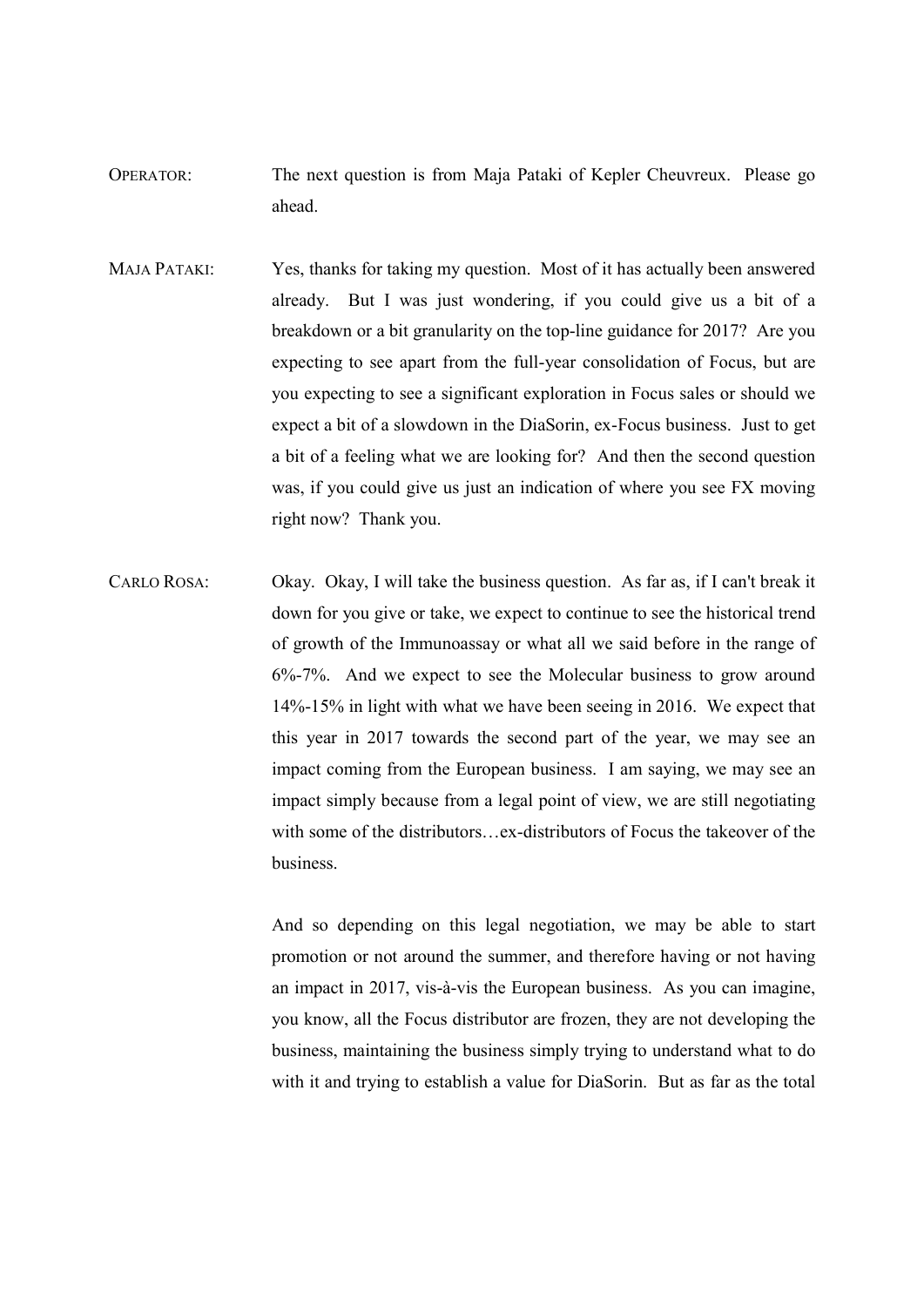franchise, again I said we expect 15% growth mainly driven by the US business.

MAJA PATAKI: Thank you.

CARLO ROSA: And I believe…the other part of your question was about our view on FX, if I got it right?

MAJA PATAKI: Yes, right now, the impact that you are seeing at current authorized test which you see on FX coming through?

CARLO ROSA: So the impact we are seeing, now you know…the impact we saw in 2016 is negatively impact on the revenues by  $66$  million as we said, mainly driven by the depreciation of the Chinese currency against the euro and the pound…the British pound. What I believe is important to understand is that about, as I believe we said in the past, the 30%-35% of our sales are denominated in US dollars, and it is the biggest currency for us. So we provided the guidance at 1.11 [ph], which is constant exchange rate over 2016. Now, if I well remember the US dollar is running at 1.05, 1.06, which means [indiscernible] equal 12 million give or take, euro denominated sales more for us. And if you want to go down to EBITDA just ballpark number say, you know, for every dollar cent ballpark  $\epsilon$ 1 million, so  $\epsilon$ 2 million in revenues,  $\epsilon$ 1 million in EBITDA.

MAJA PATAKI: Thank you.

CARLO ROSA: Thank you.

OPERATOR: The next question is from Luigi De Bellis of Equita SIM. Please go ahead.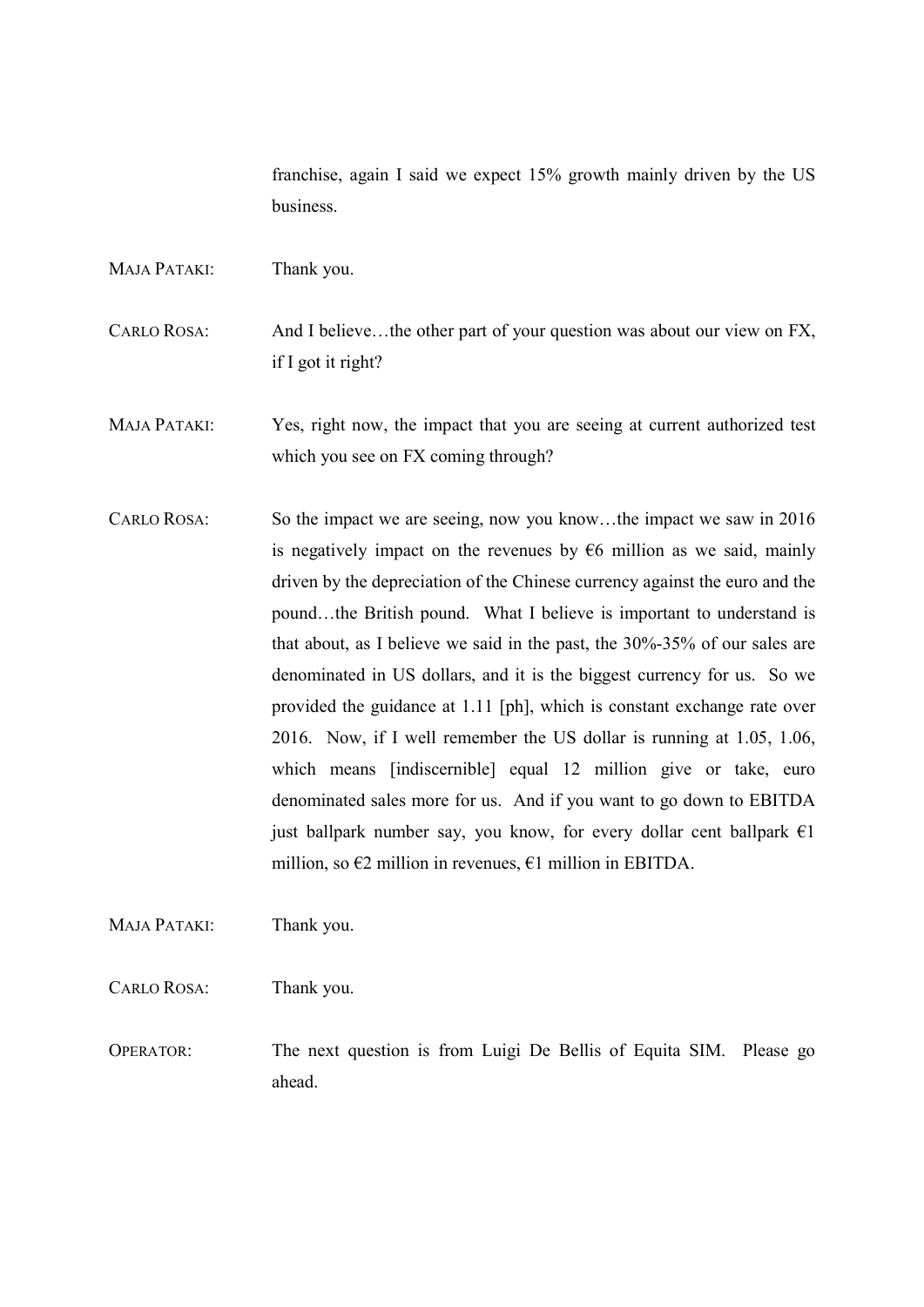- LUIGI DE BELLIS: Hey, good afternoon to everybody. Three questions from me on Focus Diagnostic. Could you give us an indication of the pipeline test that you should expect to launch in 2017? And could you provide a feeling on customer retention and new customer win rates for Focus as of today. And lastly, what are you seeing in the competitive environment for Focus? Thank you.
- CARLO ROSA: As far as the pipeline, I am afraid that you will need to wait for the Capital Market Day. But traditionally, the Company has had two areas in which it did operate, one which is flu which is as you know our business per se. We have very limited menu and the company does have all the assays which are necessary to operate in that market. And then the infectious disease transplant products. So we expect, honestly to continue to develop the business in the respiratory side. And so, there will be…we expect to launch products like the Bordetella, the parapertussis, and we also expect to continue to develop in the area of infectious disease for women health.

 So Group B is spread which is in the US is on the contract to Europe is a tremendous opportunity. Also and not to forget, there is a sizable part of the business which has to do with the use of ASR on the platform by certain customers, so they are buying our platform as open platforms and then they develop their own applications, Quest, for example, is a very large users of these assays. And we will continue to develop the ASR catalog, today, there are almost 40 assays available in the US in ASR, and the target of the Company is to launch every year four new products, because of the situation of the US market and the fact that customers are able and used to develop LDT, this side of the business will certainly continue with us.

 As far as the competition, look, this business, this Company, this platform is one main competitor/reference business, which is Safed [ph], because as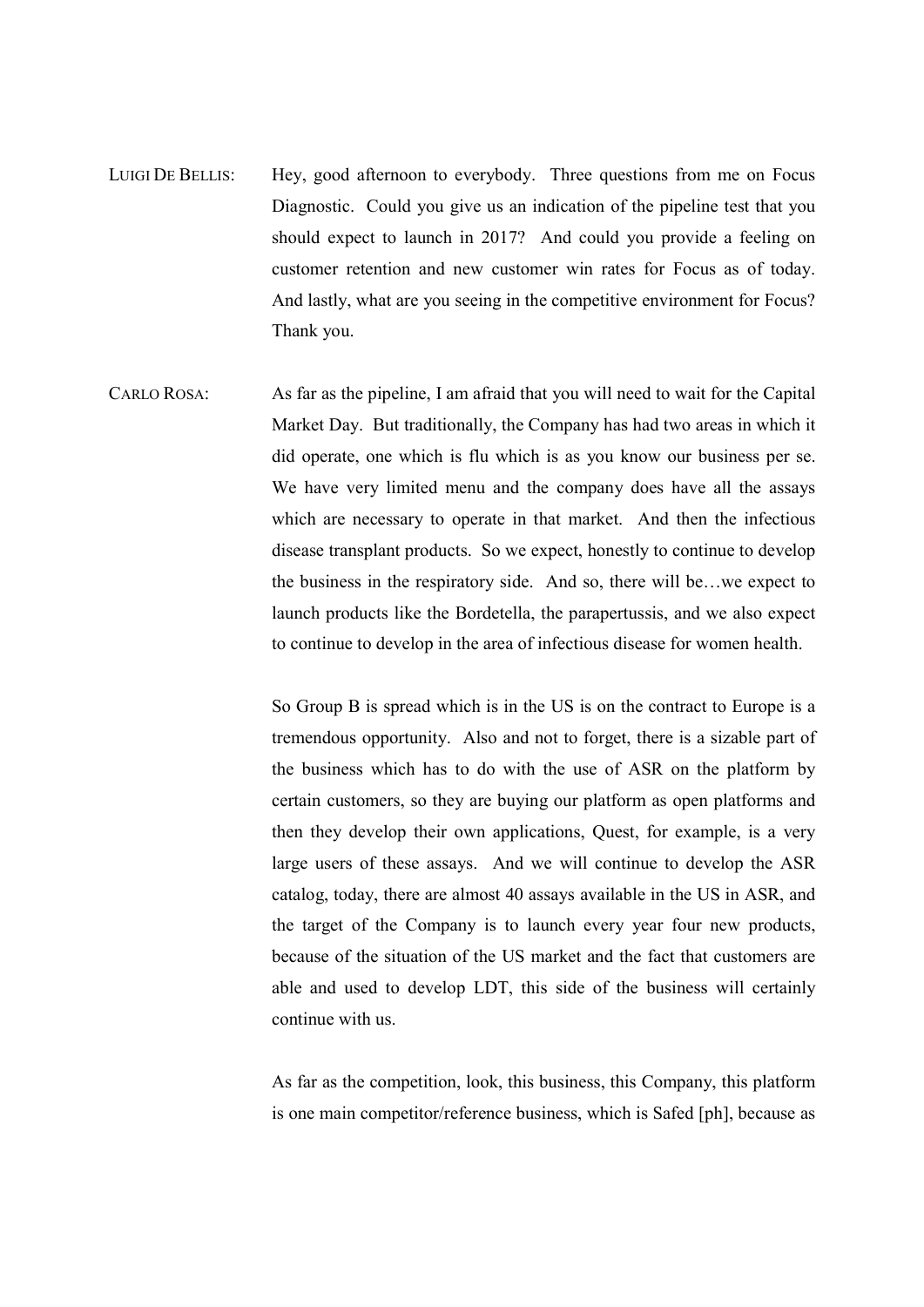we have seen in our Immunoassay business, all the very larger companies Roche, for example, they are going toward consolidation, full automation, very large platforms, mainly driven by the fact that there is an opportunity in this market for blood bank screening. There is today consolidation of blood banking and they need to provide very large platform for blood screening. So [indiscernible] is an example with large platforms, Roche, Beckman with their own platforms. So at the end of the story, when it comes to the rest of the segment you have completely different players, who have Safed, which is the other front, and then you have [indiscernible]. And so, we will continue to play in that segment, we will…which is not that crowded.

 We are not going to plan to pay, to play in the other extreme segment which is CLIA waived, you know, there is a big…big movement in the US, these days for certain molecular application, especially for influenza following decentralization of testing then to move from the CLIA certified to CLIA Waived Labs, and we are certainly not going after that path because we don't believe that the platform phase is suitable for that market.

 So today, the…for us target and…the target for is Safed, their business model which is very similar to ours. And Safed you know, has been bought by Beckman, we really don't know how this is going to pen out. What we see is that there is a viability of talent on the market because of this, and because there is uncertainty and we are, we plan to kind of use the opportunity of these changes on the market to exploit that market with our platform.

LUIGI DE BELLIS: Thank you. Thank you very much.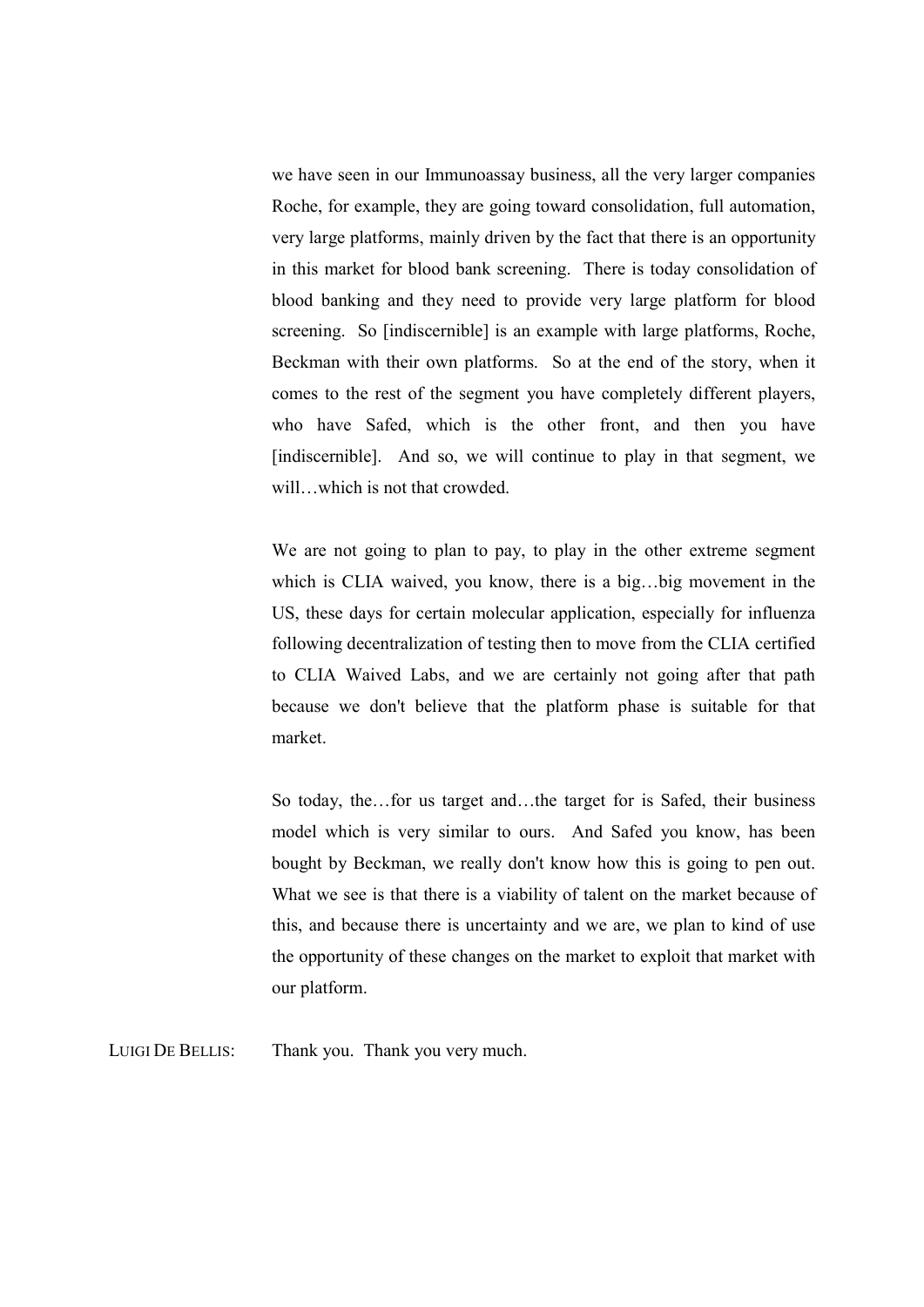- OPERATOR: As a reminder, if you wish to register for a question, please press "\*" and "1" on your telephone. The next question is a follow-up from Scott Bardo of Berenberg.
- SCOTT BARDO: Yes, thanks very much for taking my follow-up question. And so, excellent cash conversion once again from the Company and de-levering if you like, absorbing the \$300 million Focus business very quickly. I think when you had a similar net cash position a couple of years ago, you highlighted potential for around a  $\epsilon$ 1 billion in fire power and to consolidate. I wonder if you could make some comments as to firstly, do you still see that potential fire power within the organization? And secondly, your broader views on consolidation, is there any requirement or hunger to still consolidate, perhaps you could share some thoughts as to where you would benefit or is there enough for the new organization to internally invest now to drive a principally organic growth story going forward? Thank you.
- CARLO ROSA: Scott, I think that the answer is yes and yes. Yes, means that we do have, you are right, we are de-levering fast, actually I think it was quite remarkable the fact that we paid €300 million in cash and we never had a negative net financial position. And yes, in fact the new…the Company we bought is a very…it does contribute to our cash generation and because it's a very profitable business. And on top of that, we also need to consider that because of the structure of the acquisition, we do have created a tax shield in the range of \$6 million per year, which is increasing our cash generation.

 So all in all, there is a commitment by the management certainly, but also by the main shareholder to continue to look at opportunities out there, which we believe there are of different nature, either from opportunity to buy customer list and market position. With non-traditional or the safe in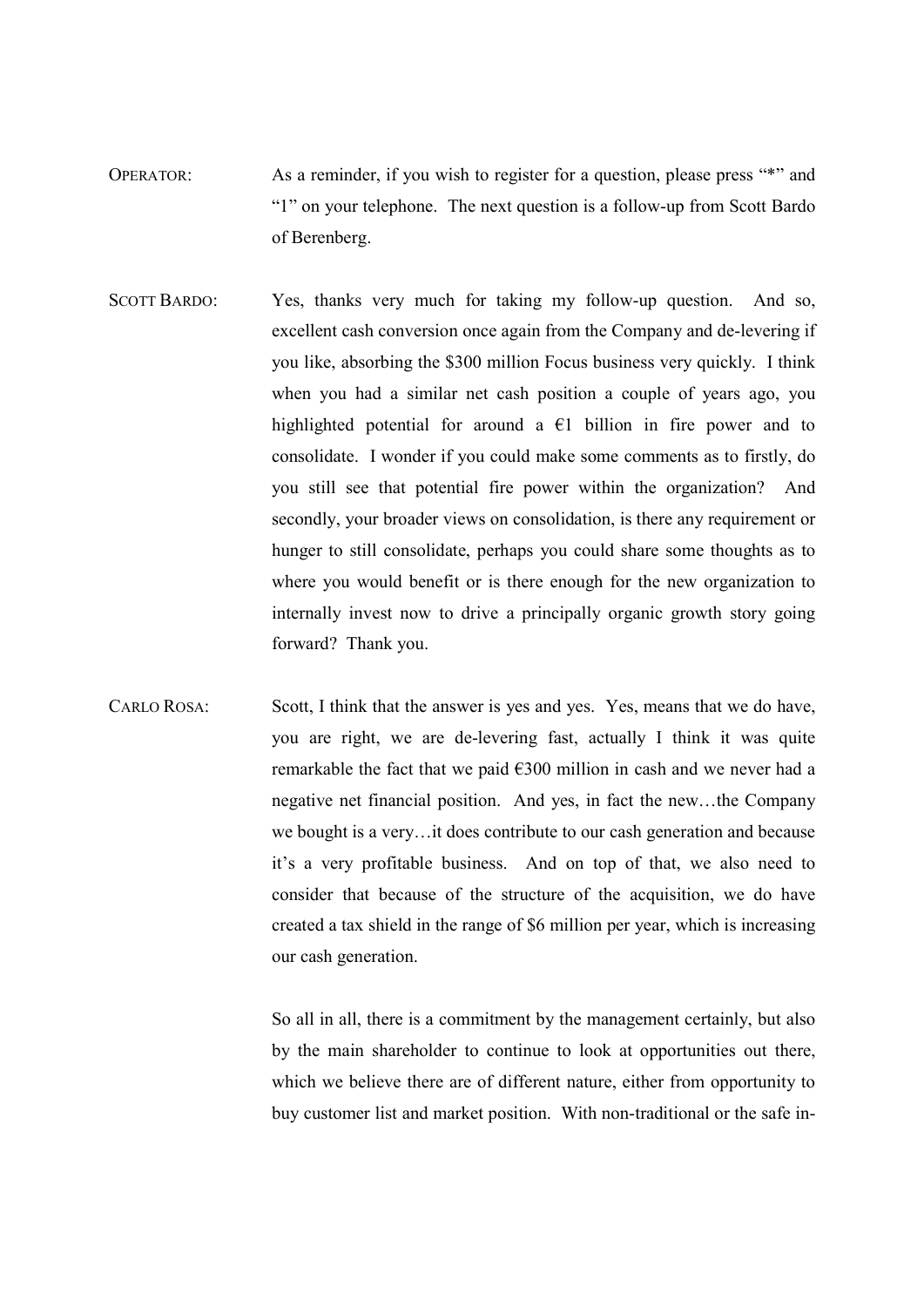segments, which are necessary not traditional today DiaSorin, but still they can benefit from a conversion of ELISA to CLIA, then our technologies and content if it is made available at the price that makes sense. And as you said, yes, we do have cash to support this kind of acquisition, but more than cash, I think we have appetite and support by the main shareholder to do so, which is fairly…which I would say is quite unique.

 As far as…yes, we do need to invest internally for organic growth, because I believe through this acquisition, we bought tremendous platform, the technology that we bought, which was developed by 3M, which is solid reputable US company, is a very powerful technology and under Quest and Quest when it was managed certainly as a profitable technology, but not strategically as something that they knew how to develop, because it was non-core business for them. And therefore, we now are clearly in a learning phase, vis-à-vis the technology, we are transferring the manufacturing or some of these technologies to our own suppliers, and we are in the process of completing this by the summer.

 And then certainly, we see endless opportunities in terms of menu development vis-à-vis this technology. We will need to strengthen our internal organization; clear to us we need to invest in seniority and talent, because we expect growth coming from this in terms of ideas, products and revenues. And that, yes, maybe a challenge for DiaSorin, but we have seen this in the past, we have done this with LIAISON and we feel…we believe the Company is well-equipped you know, to take upon ourselves this next challenge.

SCOTT BARDO: Very good. Thank you. And why have you sort of doing some strategic thinking. One other question I get off the lot is about the upcoming kind of regulations and potential impact to DiaSorin's business. And I guess now that you've had some experience with Focus and particularly given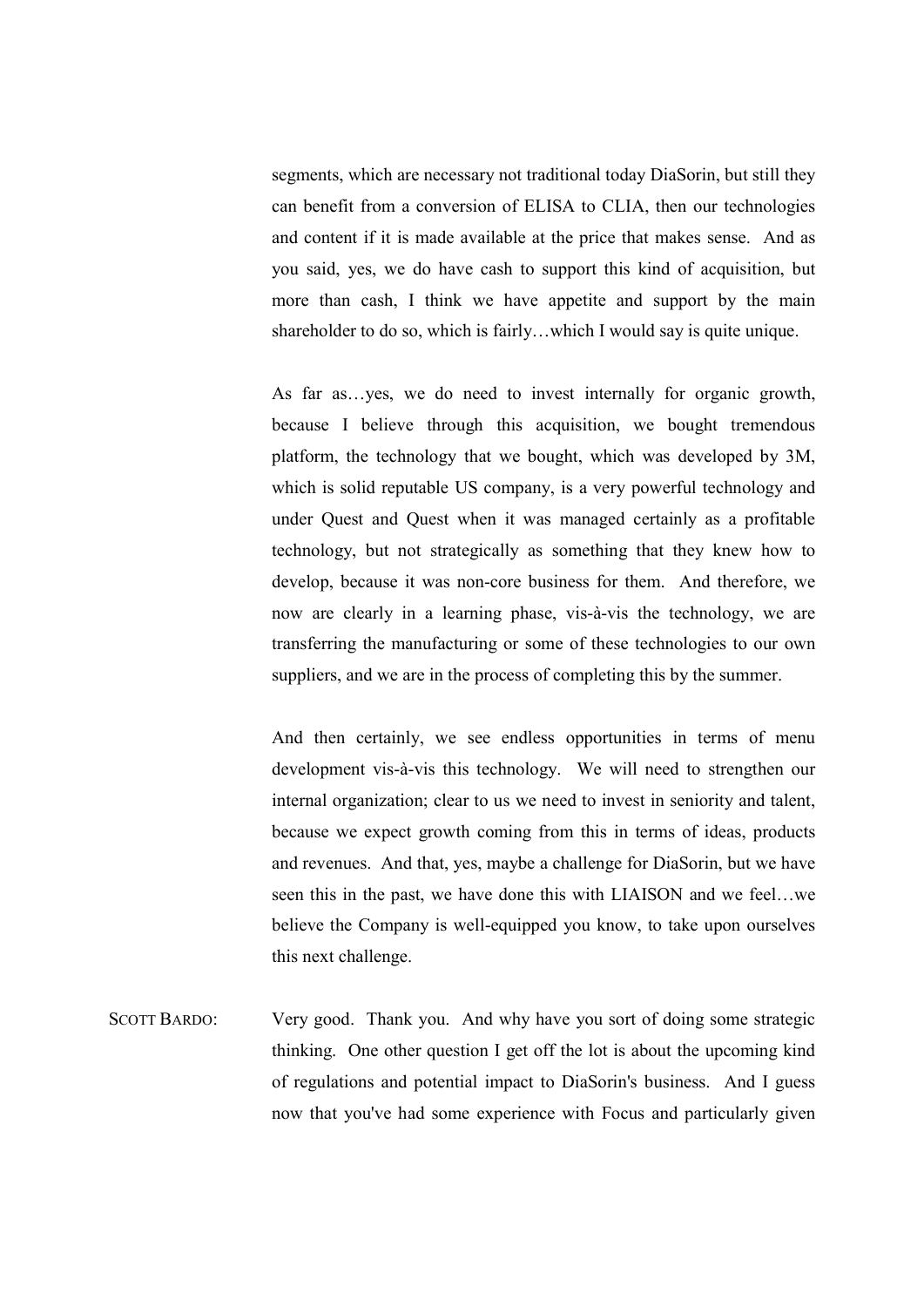that it has this exposure to lab developed test that you mentioned, which is in part included in these sort of time of regulations, I mean what are your overriding thoughts here, do you think that this is going to be an acceleration in pressure or are you relatively sanguine about the future environment in North America? Thank you.

CARLO ROSA: If I had a clear idea of what's happening in North America, I think, I could run for political office to be honest with you. What we see today in North America is that, yes, there is one fact and the fact is that reimbursement has been cut and that's on the table. But by the same token, reimbursement has been cut, we do have a business which is very skewed toward the larger labs and if you listen to the way the larger labs look at PAMA, they are somehow shielded by this because of the percentage of the business that they do, which is associated with Medicare is low double-digit, right.

> Price pressure in our business does come more from competition. We have seen that with what happen to Vitamin D, so do I believe PAMA or anything that will happen in the US is going to dramatically change the [indiscernible] and then go north, what is going to pay in 10 years, but in the next two, three years I don't honestly see things changing trajectory vis-à-vis what we have been experiencing. And by the way, if you think about it, when Obamacare was announcement and then everybody was excited by the fact that 20 million, 30 million more Americans would have been, all of a sudden available as potential customers and we said, well, who knows what we will see eventually.

> We didn't see a significant increase in volume go and funnel through the big labs. What we saw is that we saw volume in business increase whenever we…and we were lucky to be able to participate to that because…simply because of the difficulties or the increased pressure in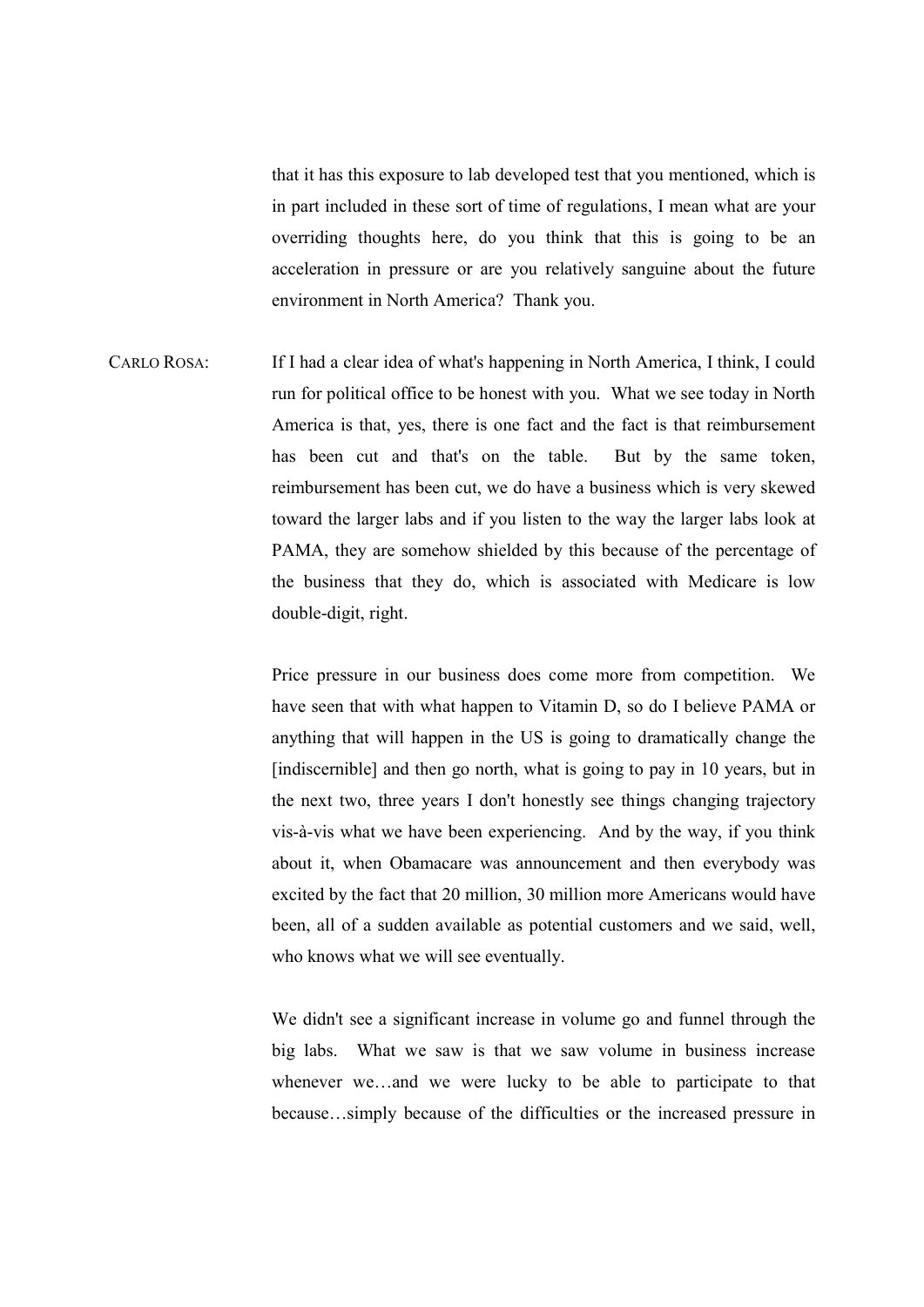labs in the US, Quest and LabCorp are buying more and more. So consolidation of labs is supporting our business, because we are today inside LabCorp, we are inside Quest, and when they grow we grow.

SCOTT BARDO: Very good, thanks for your time, thank you very much for the answers.

CARLO ROSA: Yes, thank you.

OPERATOR: The next question is from Bruno Permutti at Banca IMI. Please go ahead.

- BRUNO PERMUTTI: Good afternoon. A question related to the Vitamin D in Japan. I would like to understand if it is the introduction and the first data you probably have on the sales there, so are they in line with your expectation or if you are already got a feeling of the market, the acceptance of the market of the Vitamin D there? Second question regarding Roche, if you can give us an update on the agreement and on developments…on the recent developments. And lastly, if I may, if you can on the first months…the first two, three months of this year, I want to understand if it is going…it is all going as expected or if you are seeing something discontinue with this during…I mean, during the year, I mean or you believe that you are…in the first two months of the year are substantially in line with the guidance and with the idea you have for the full-year?
- CARLO ROSA: Okay. As you can imagine, I will not comment on how we are doing January and February, you need to wait until the quarter results will be published and I'm not going to make any comment vis-à-vis January and February.

 As far as Japan Vitamin D, I think we discussed it already last year, the adoption of Vitamin D in Japan is a toss of a coin and this is why we disclosed that expectations in the budget are fairly limited. Yes, there is